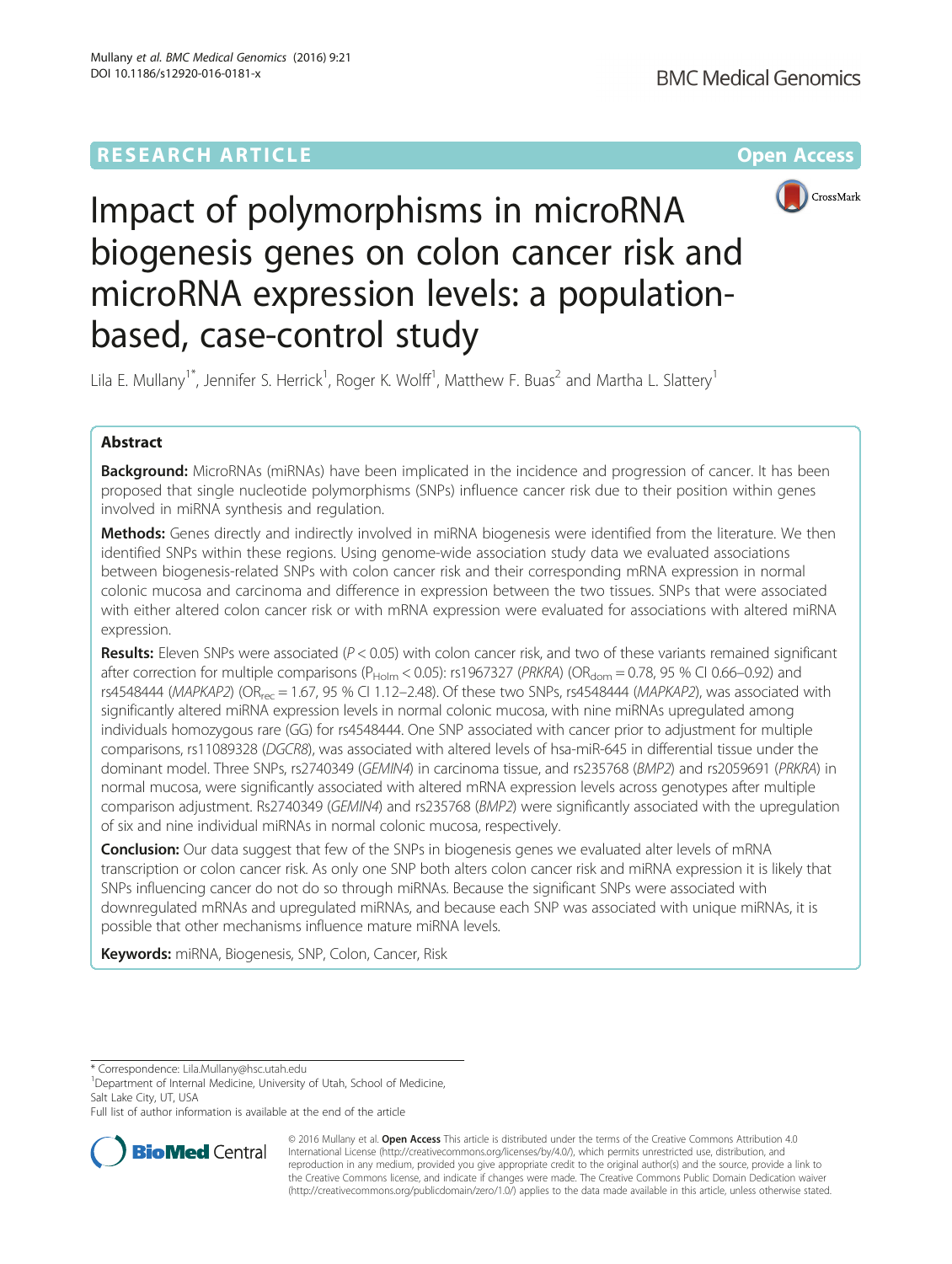## Background

Mature microRNAs (miRNAs) are non-coding RNA molecules,  $\sim$ 22 nucleotides (nt) in length [[1](#page-12-0)–[5](#page-13-0)], which act as endogenous, post-transcriptional regulators of messenger RNAs (mRNAs). By binding to complementary mRNA molecules, they are able to impede mRNA translation or cause mRNA degradation [\[6](#page-13-0)], depending on the degree of complementarity shared between the miRNA and mRNA [[7](#page-13-0)]. As such, miRNAs alter the translated protein product levels of these genes within the specific biological tissues and diseases [[8\]](#page-13-0) in which they are expressed. It has been suggested that single nucleotide polymorphisms (SNPs) within miRNA gene regions that are associated with cancer risk may function by altering miRNA expression [\[9](#page-13-0)]. Similarly, SNPs within any of the genes regulating miRNA biogenesis would have the potential to alter the expression of mature miR-NAs and subsequently cancer risk [\[10](#page-13-0)].

There are many transcriptional and post-transcriptional [[11](#page-13-0)] modification steps necessary for producing mature miRNAs. Genes directly involved in splicing, exporting and RNA editing events [\[12\]](#page-13-0), as well as accessory proteins [[13](#page-13-0)], have the potential to impact miRNA expression levels. MiRNA biogenesis can be broken down into four main categories of events: transcription, nuclear processing, cytoplasmic processing and RNA-induced silencing complex (RISC) formation and loading [\[11, 12\]](#page-13-0). We provide a brief overview of miRNA biogenesis.

#### **Transcription**

Primary-miRNAs (pri-miRNAs) are transcribed by RNA polymerase II [[11, 14](#page-13-0)], and produce transcripts of up to 1 kilobase (kb) in length [\[11](#page-13-0)]. They consist of potentially more than one co-transcribed precursor miRNA sequence (pre-miRNA), as illustrated by miRNAs organized in a polycistronic cluster [[15\]](#page-13-0). Transcription factors, such as TP53 and MYC, and epigenetic regulation, such as histone modifications, can alter miRNA transcription [[11\]](#page-13-0). Once transcribed, pri-miRNAs fold into hairpin structures, consisting of a stem sequence (~35 nt), a terminal loop and single-RNA strands at both the 5′ and 3′ ends [\[11](#page-13-0), [12](#page-13-0)]. These hairpin structures are recognized as substrates for the ribonuclease (RNase) III enzymes Drosha and Dicer [\[13](#page-13-0)].

### Nuclear processing

Pre-miRNAs are generated by the cleavage of the primiRNA in the nucleus of the cell by the Microprocessor, which is comprised of Drosha and DiGeorge Syndrome Critical Region 8 (DGCR8) [[12](#page-13-0), [16\]](#page-13-0). The stem and tail regions of the pri-miRNA are important for the first cleavage: DGCR8 binds to the pri-miRNA using these regions and serves to align Drosha with the pri-miRNA to cleave at the appropriate site, which is approximately

11 base pairs (bps), or 1 helical turn [\[17\]](#page-13-0), away from the junction of the single and double strands within the hairpin [[12](#page-13-0)]. GSK3β has been shown to phosphorylate Drosha in the cytoplasm before it enters the nucleus, which enables it to be localized to the nucleus and contribute to miRNA biogenesis [[18](#page-13-0)]. Drosha-mediated cleavage results in a hairpin of  $~5$ –70 bps [[11](#page-13-0), [13\]](#page-13-0) and leaves behind a  $\sim$ 2 nt overhang on the 3<sup>'</sup> end, which is characteristic of RNase III enzymes [[19](#page-13-0)], and makes it possible for the pri-miRNA to be recognized by and subsequently transported out of the nucleus and into the cytoplasm by the Exportin-5 (XPO5) [\[17, 19](#page-13-0)] -Ran-GTP complex [[7, 12\]](#page-13-0). Adenosine-Deaminase, RNA-Specific (ADAR) genes act on pre-mRNA transcripts, editing adenosine to inosine, which acts similarly to guanosine during translation, potentially altering protein function [[20\]](#page-13-0). Because ADARs work on nuclear, double-stranded RNA structures, it is likely that they edit pri-miRNA transcripts prior to their export from the nucleus. Also acting in the nucleus, transforming growth factor-β (TGF-β) and bone morphogenetic protein factors (BMPs) have been shown to increase Microprocessor activity through the recruitment of SMAD proteins and DDX5 to the miRNA transcript, enhancing processing by Drosha [[12\]](#page-13-0) and potentially increasing miRNA expression.

#### Cytoplasmic processing

Once in the cytoplasm, the pre-miRNA is cleaved by Dicer, which forms a complex with TRBP (or TARBP2, trans-activating response RNA binding protein) complex to produce the two strands of miRNA duplex [\[12](#page-13-0)]. Dicer removes the loop of the pre-miRNA hairpin, cleaving about 2 helical turns from the base of the hairpin [\[17](#page-13-0)], leaving behind  $\sim$ 22 bps of the miRNA/\*miRNA duplex (where \* is pronounced "star" [\[17\]](#page-13-0)) [\[12](#page-13-0)]. Serine phosphorylation of TRBP by mitogen-activated protein kinase (MAPK)/extracellular regulated kinase (ERK) has been shown to stabilize TRBP [\[13\]](#page-13-0). Dicer activity has been shown to be impaired by decreased levels of TRBP [\[13](#page-13-0)]; as such SNPs within TRBP or MAPK/ERK could potentially lead to altered processing of pre-miRNAs.

#### MiRISC formation and loading

Of the two strands of the mature miRNA duplex generated by Dicer cleavage, the guide strand is typically the strand with the more unstable 5′ end [\[12](#page-13-0), [21\]](#page-13-0). This strand is selected by the Argonaute (AGO1-4) protein and loaded into the RISC with the help of the RISCloading complex, which has been proposed to be comprised of Dicer and TRBP [\[11](#page-13-0), [13](#page-13-0)]. The other strand, the star strand, is usually degraded [[17\]](#page-13-0). Loading of the guide strand into the complex stabilizes the miRNA [[22\]](#page-13-0), protecting it from degrading nucleases within the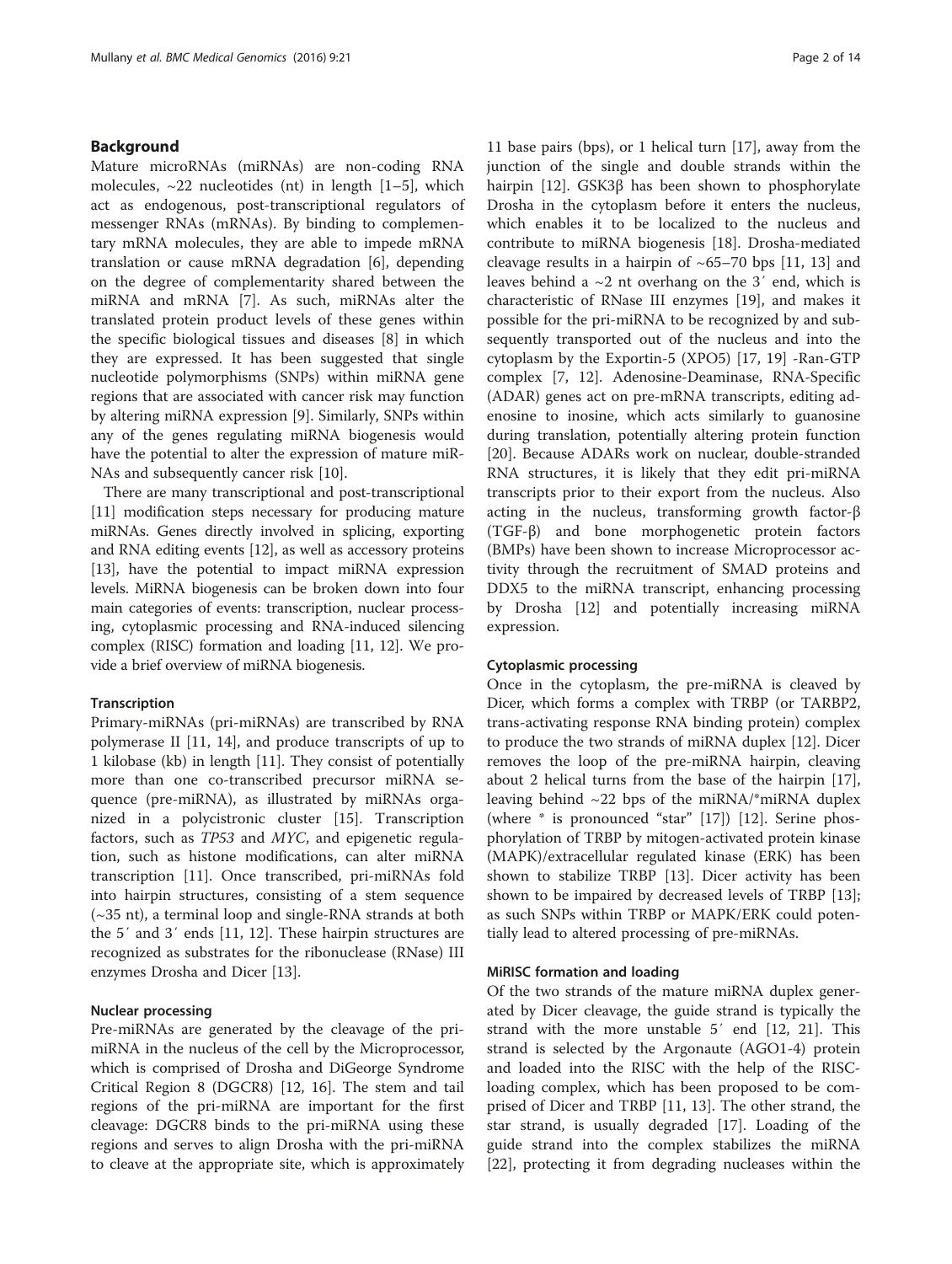cytoplasm, and enables it to bind to its target mRNA to induce silencing of the transcript. Helicases, such as the DEAD-Box proteins (GEMIN3 and p68), GEMIN4 and MOV10, are important for miRNA duplex unwinding and miRISC formation and activity [[12\]](#page-13-0).

There are additional accessory genes associated with miRNA biogenesis. Trinucleotide repeat-containing proteins (TRNC6A or GW182, TRNC6B, TRNC6C) and fragile X mental retardation protein (FMRP, encoded by FMR1) are correlated with the presence of cytoplasmic p-bodies, which are involved in mRNA degradation by miRNAs, and can impact the effect of miRNAs on their targets [\[13](#page-13-0)]. MiRNA stability, and therefore expression, has been linked to mRNA target presence and ability to be bound to the miRISC [[22](#page-13-0), [23](#page-13-0)]; as such, SNPs within genes that regulate mRNA degradation may impact mature miRNA expression levels. LIN28B regulates Microprocessor activity and LIN28 regulates dicing of pre-let-7 through the regulatory sequence "GGAG" in the pre-miRNA's terminal loop [\[12](#page-13-0), [13, 24](#page-13-0), [25\]](#page-13-0); LIN28 binds to this region and recruits terminal uridine transferase (TUT4 or ZCCHC11), which subsequently uridylates the pre-miRNA and inhibits processing by Dicer [[13, 24, 25\]](#page-13-0).

In this study, we investigate the risk of developing colon cancer associated with SNPs found within miRNA-biogenesis genes. We also analyze each SNP with mRNA expression of its corresponding gene in normal colonic mucosa, carcinoma tissue and difference in expression between normal colonic mucosa and carcinoma to determine if these SNPs alter mRNA transcription. Based on these results, we analyze those SNPs associated with either altered colorectal cancer (CRC) risk or with altered mRNA expression of its corresponding gene with miRNA expression in normal colonic mucosa and differential miRNA expression between carcinoma tissue and normal colonic mucosa across genotypes. As genes involved in the biogenesis of miRNAs are involved in production of virtually all miRNAs, we hypothesize that SNPs in these genes will alter mRNA expression by causing aberrant transcription as well as alter colon cancer risk through altered levels of miRNA expression.

## Methods

## Study population

The study population consisted of individuals previously enrolled in a study of Diet, Lifestyle and Colon cancer at the University of Utah and the Kaiser Permanente Medical Research Program (KPMRP) [[26](#page-13-0)] for whom Genome Wide Association Study (GWAS) and miRNA expression data were available. Study subjects included incident cases of colon cancer between the ages of 30 and 79 who were non-Hispanic white, Hispanic or African American and were able to provide a signed informed consent prior to participation in the study. All stages of tumor were included in the study population and in this analysis. The study was approved by the University of Utah Institutional Review Board for Human Subjects.

### miRNA processing

RNA (miRNA) was extracted from formalin-fixed paraffin embedded tissues and processed as previously described [\[27](#page-13-0)]. 100 nanograms (ng) total RNA was labeled with Cy3 and hybridized to Agilent Human miRNA Microarray V19.0 and were scanned on an Agilent SureScan microarray scanner model G2600D using Agilent Feature Extract software v.11.5.1.1. Data were required to pass stringent quality control (QC) parameters established by Agilent that included tests for excessive background fluorescence, excessive variation among probe sequence replicates on the array, and measures of the total gene signal on the array to assess low signal. If samples failed to meet QC standards, the sample was repeated. If a sample failed QC assessment a second time the sample was deemed to be of poor quality and was excluded from down-stream analysis. The Agilent platform was found to be highly reliable  $(r = 0.98)$  and had reasonable agreement with NanoString [\[28](#page-13-0)] and excellent agreement with quantitative reverse transcription polymerase chain reaction (qRT-PCR) [[29](#page-13-0)]. If data were missing from normal colonic mucosa but the tumor tissue was successfully scanned  $(N = 60)$ , we imputed values for normal mucosa as previously described in [[30\]](#page-13-0); this method of imputation has yielded results with high accuracy. To minimize differences that could be attributed to the array, amount of RNA, location on array or other factors that could erroneously influence expression, total gene signal was normalized by multiplying each sample by a scaling factor which was the median of the 75th percentiles of all the samples divided by the 75th percentile of each individual sample [\[31](#page-13-0)]. This scaling factor was implemented using SAS 9.4.

## RNA-Seq sequencing library preparation

Total RNA was available from 197 carcinoma and normal mucosa pairs. These samples were taken from the study subjects used for miRNA analysis and were extracted, isolated and purified in the same manner as previously described [\[27](#page-13-0)]. RNA library construction was done with the Illumina TruSeq Stranded Total RNA Sample Preparation Kit with Ribo-Zero. The samples were then fragmented and primed for complementary DNA (cDNA) synthesis, adapters were then ligated onto the cDNA, and the resulting samples were then amplified using PCR; the amplified library was then purified using Agencount AMPure XP beads. A more detailed description of the methods can be found in our previous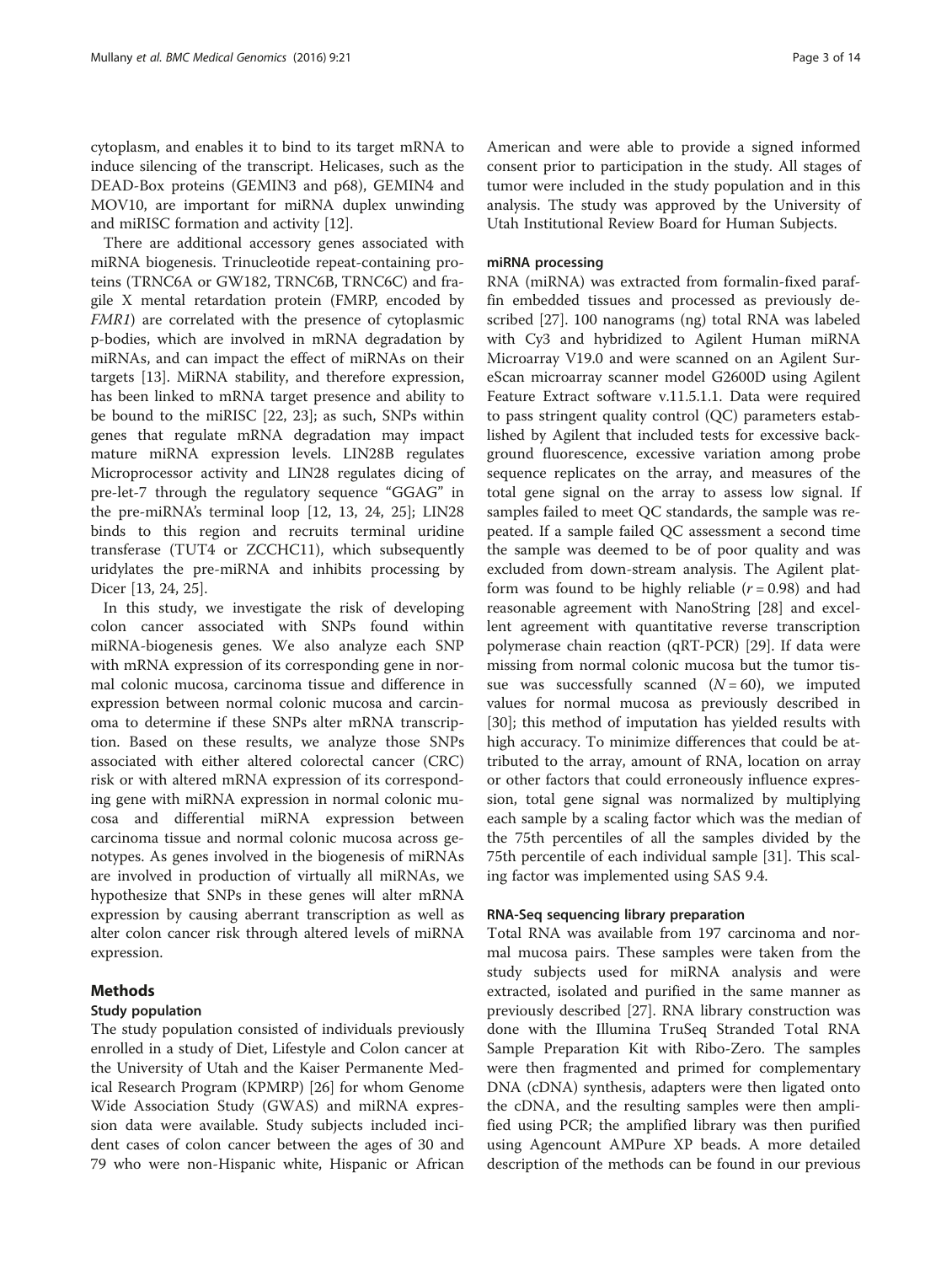work [[32](#page-13-0)]. Of these, 175 passed QC based on acceptable number of sequence reads for both carcinoma tissue and normal mucosa. Of these, 71 subjects also had GWAS data available for comparison with mRNA and miRNA expression data in carcinoma tissue, 67 for normal colonic mucosa, and 61 for the difference between normal colonic mucosa and carcinoma tissue.

#### RNA sequencing and data processing

Sequencing was done using an Illumina TruSeq v3 single read flow cell and a 50 cycle single-read sequence run was performed on an Illumina HiSeq instrument. Reads were then aligned to a sequence database containing the human genome (build GRCh37/hg19, February 2009 from genome.ucsc.edu) and alignment was performed using novoalign v2.08.01. Python and a pysam library were used to calculate counts for each exon and UTR of the genes using a list of gene coordinates obtained from [http://genome.ucsc.edu](http://genome.ucsc.edu/). We dropped features that were not expressed in our data or for which the expression was missing for the majority of samples. A more detailed description of the methods can be found in our previous work [\[32](#page-13-0)].

## Targeted SNPs from GWAS for biogenesis genes SNP identification and bioinformatics analysis

A literature search was conducted to identify genes involved in miRNA biogenesis, as well as SNPs within biogenesis genes that alter cancer risk, by searching PubMed and standard search engines for peer-reviewed articles containing keywords "miRNA" and "biogenesis", and the subsequent addition of other words that appeared in preliminary searches or those that would yield more specific results such as "degradation", "processing", "polymorphism", "SNP" and "cancer" [[10](#page-13-0)–[13](#page-13-0), [16, 17, 20](#page-13-0), [22, 23](#page-13-0), [33](#page-13-0), [34\]](#page-13-0). This included the all genes directly associated with miRNA biogenesis (such as DROSHA, DICER, DGCR8, TARBP2, AGO1-4, GEMIN3/ 4) as well as accessory genes, or genes indirectly associated with biogenesis (such as ADARs, BMPs, SMADs, FMR1, DDXs, DHXs, LIN28, MOV10, ZCCHC11, MAPKs, GSK3β, p38, p54). NCBI SNP [\(http://](http://www.ncbi.nlm.nih.gov/snp/) [www.ncbi.nlm.nih.gov/snp/\)](http://www.ncbi.nlm.nih.gov/snp/) [[35\]](#page-13-0) was used to identify SNPs within these genes. We filtered results for 'only Human active, 'snp', with a custom minor allele frequency (MAF) range of 0.01–1.0; some gene-SNP associations were identified from the literature and as such were not screened for these criteria. This list represents the majority of SNPs within major human miRNA biogenesis genes. To better evaluate the impact of these SNPs on the expression of the proteins, we utilized Ensembl's Variant Effect Predictor (VEP) tool ([http://grch37.ensembl.org/info/docs/tools/](http://grch37.ensembl.org/info/docs/tools/vep/index.html) [vep/index.html](http://grch37.ensembl.org/info/docs/tools/vep/index.html)) [[36\]](#page-13-0); we used the archived, GRCh37, which corresponds to our GWAS and mRNA data.

#### GWAS genotyping

GWAS data were obtained using Illumina HumanHap 550, 610 K as part of the GECCO study and has been described previously [\[37\]](#page-13-0). Imputation to HapMap2 Release 24 was performed using MACH, which was imputed to HapMap Release 22 using BEAGLE. All SNP coordinates were defined using hg19/GRCh37. We excluded SNPs from consideration that failed Illumina quality measures or standard quality control procedures [[38\]](#page-13-0). We further excluded SNPs that showed limited variability in our data. In total, we evaluated 219 SNPs with colon cancer risk; those that were significant were then evaluated with all miRNAs expressed in normal colonic mucosa in at least 5 % of the population. The final list of included SNPs can be seen in Table [1.](#page-4-0)

#### Statistical analysis

Our sample consisted of 401 cases who had both miRNA and SNP data and 1115 cases and 1173 controls with SNP data for colon cancer risk assessment. We used a logistic regression model adjusted for age, sex and study center to identify SNPs associated with colon cancer risk; we report odds ratios (OR) and 95 % confidence intervals (CI) from those models. We adjusted for multiple comparisons using the step-down Bonferroni correction [[39\]](#page-13-0) based upon the effective number of independent SNPs per chromosome as determined using the SNP spectral decomposition method proposed by Nyholt [[40\]](#page-13-0) and modified by Li and Ji [[41\]](#page-13-0). SNPs that were significantly associated with colon cancer risk were then assigned either a dominant or recessive model. SNPs were also compared with mRNA RNA-Seq expression data. Out of the 219 candidate SNPs, 215 had sufficient variant allele expression to evaluate with mRNA expression. We required at least one subject with RNA-Seq expression in both tumor and normal tissue and to have the heterozygous genotype to evaluate a dominant model or the homozygous variant genotype to evaluate both the dominant and recessive models. The means of the mRNA expression data for each tissue type as measured by the log base 2 of the RPKM (Reads per Kilobase per Million) were compared in both the dominant and recessive (where possible) genotypes of each SNP. The  $p$ -values are based upon 10,000 permutations of the genotype using the coin package in R, and the results were adjusted for multiple comparisons at the chromosomal level using the false discovery rate (FDR) [\[42](#page-13-0)] level of 0.05. After adjustment for multiple comparisons, any significant SNPs were then combined with the SNPs found to be significantly associated with colorectal cancer risk and evaluated for associations with miRNA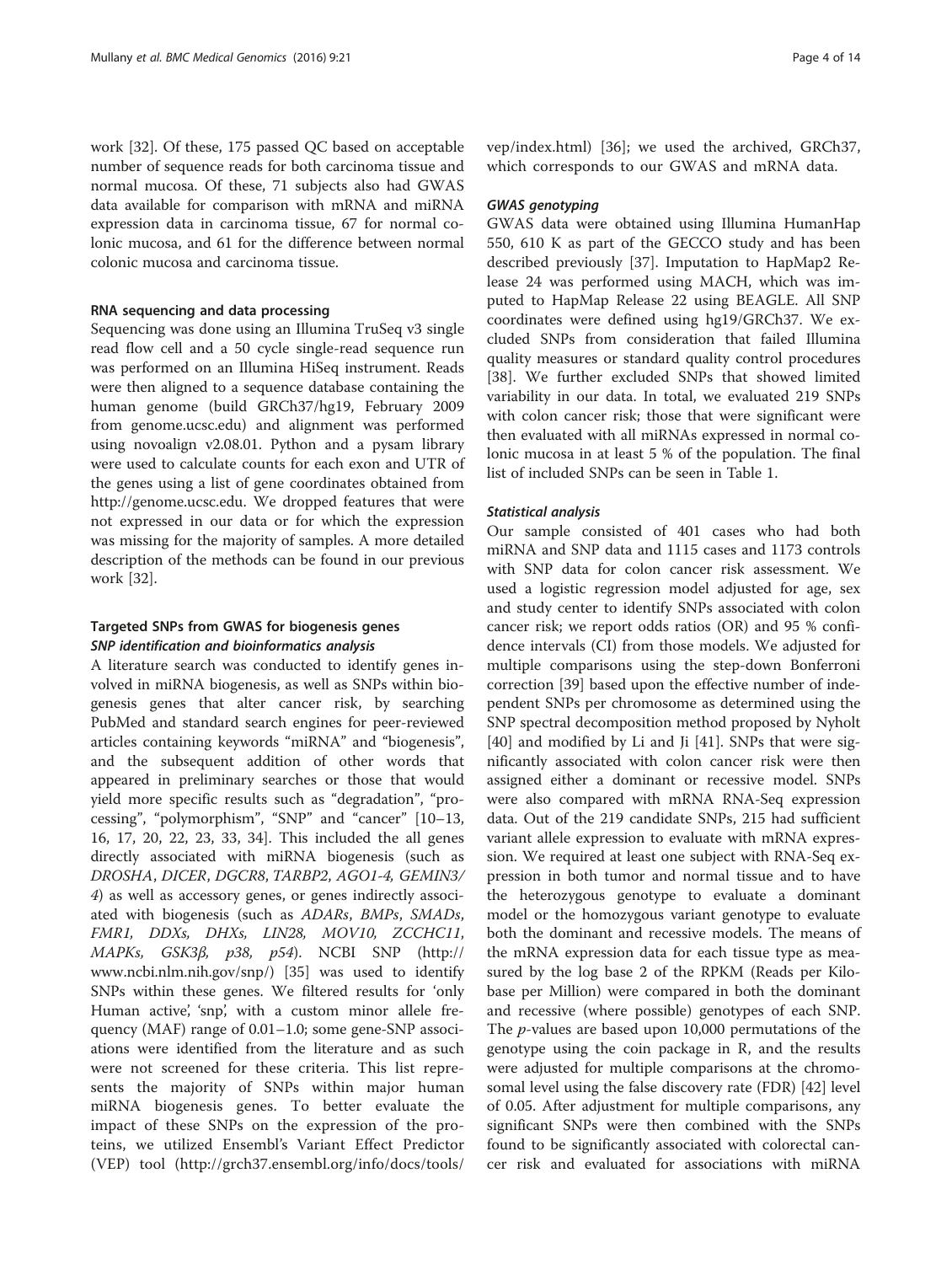<span id="page-4-0"></span>

|  |  |  |  | <b>Table 1</b> Included SNPs and action and location of involved miRNA biogenesis genes |  |
|--|--|--|--|-----------------------------------------------------------------------------------------|--|
|  |  |  |  |                                                                                         |  |

| Geneb             | $SNP$ $IDa$                                                                                                                                                                                                                                                                                                                                                                                                                                                                                                          | Active<br>Loc <sup>d</sup> | Process                                                                     |
|-------------------|----------------------------------------------------------------------------------------------------------------------------------------------------------------------------------------------------------------------------------------------------------------------------------------------------------------------------------------------------------------------------------------------------------------------------------------------------------------------------------------------------------------------|----------------------------|-----------------------------------------------------------------------------|
| ADAR              | rs11264222, rs1127309, rs1127313, rs1127314, rs1127317, rs2131902,<br>rs2229857, rs2335230, rs3766925, rs376692, rs4845384                                                                                                                                                                                                                                                                                                                                                                                           | N                          | Pre-miRNA Editing                                                           |
| AGO1              | rs636832, rs11584005 <sup>f</sup> , rs595055 <sup>c</sup>                                                                                                                                                                                                                                                                                                                                                                                                                                                            | C                          | miRISC Formation/Loading                                                    |
| AGO2              | rs10087629, rs1060832, rs11166984, rs11166985, rs13276958,<br>rs1878478, rs2176397, rs2271735, rs2292775, rs2292780, rs2293939,<br>rs2944761, rs2944767, rs2944776, rs2977469, rs2977477, rs2977490,<br>rs3735805, rs3864659, rs3928672, rs4961278, rs6985156, rs7009635,<br>rs7824304, rs7843258, rs7460 <sup>a</sup> , rs2944760                                                                                                                                                                                   |                            |                                                                             |
| AGO3              | rs10796876, rs274732, rs4351606                                                                                                                                                                                                                                                                                                                                                                                                                                                                                      |                            |                                                                             |
| AGO4              | rs12044203, rs12119583                                                                                                                                                                                                                                                                                                                                                                                                                                                                                               |                            |                                                                             |
| BMP <sub>2</sub>  | rs15705, rs2273073, rs235768, rs3178250                                                                                                                                                                                                                                                                                                                                                                                                                                                                              | N                          | Recruitment of SMAD/Enhancement of Drosha                                   |
| BMP3              | rs3733549                                                                                                                                                                                                                                                                                                                                                                                                                                                                                                            |                            |                                                                             |
| BMP4              | rs17563, rs76335800f                                                                                                                                                                                                                                                                                                                                                                                                                                                                                                 |                            |                                                                             |
| BMP6              | rs1043784, rs1044104, rs7764128, rs9505298                                                                                                                                                                                                                                                                                                                                                                                                                                                                           |                            |                                                                             |
| DCP1B             | rs2240610, rs6489338                                                                                                                                                                                                                                                                                                                                                                                                                                                                                                 | C                          | Localization with AGO & P-bodies/mRNA Decapping for<br>Degradation          |
| DDX10             | rs10890898, rs2726920                                                                                                                                                                                                                                                                                                                                                                                                                                                                                                | C                          | Pre-miRNA Unwinding/Possible Drosha Processing                              |
| DDX11             | rs1808348, rs2075321, rs7953706, rs9750                                                                                                                                                                                                                                                                                                                                                                                                                                                                              |                            | Enhancement. DDX5-DDX17 Required for Recognition of<br>pri-miRNA By Drosha. |
| DDX13<br>(SKIV2L) | rs437179 (rs438999, rs449643 only SKIV2L)                                                                                                                                                                                                                                                                                                                                                                                                                                                                            |                            |                                                                             |
| DDX20             | rs11584657, rs197381 <sup>a</sup> , rs197392, rs197412, rs197414, rs538779                                                                                                                                                                                                                                                                                                                                                                                                                                           |                            |                                                                             |
| DDX5<br>(p68)     | rs1991401, rs1140409                                                                                                                                                                                                                                                                                                                                                                                                                                                                                                 |                            |                                                                             |
| DGCR8             | rs11089328, rs1558496, rs1640297, rs17817767, rs2073778,<br>rs2286926, rs2286928, rs41281429, rs417309, rs9606248                                                                                                                                                                                                                                                                                                                                                                                                    | N                          | Pri-miRNA Cleavage                                                          |
| DHX15             | rs6841898                                                                                                                                                                                                                                                                                                                                                                                                                                                                                                            | C                          | May Interact with AGO1/2, Dicer, TRBP/Facilitate mi/siRNA                   |
| <b>DHX16</b>      | rs3130000                                                                                                                                                                                                                                                                                                                                                                                                                                                                                                            |                            | Loading (DHX6,9).                                                           |
| <b>DICER1</b>     | rs10149095, rs1057035, rs11160231, rs11622643, rs11624081,<br>rs1209904, rs12323635, rs12897280, rs13078, rs17091855, rs3742330,<br>rs4513027, rs1110386, rs11621737                                                                                                                                                                                                                                                                                                                                                 | C                          | Pre-miRNA Cleavage                                                          |
| DROSHA            | rs10052174, rs10067066, rs10068052, rs10719, rs11748548,<br>rs13169883, rs13183642, rs16901109, rs16901165, rs17408227,<br>rs17408716, rs17409624, rs17409803, rs17410035, rs17485323,<br>rs2279797, rs2287584, rs3792830, rs3805525, rs4867329 <sup>f</sup> , rs4867339,<br>rs493760, rs524138, rs573010, rs639174, rs6450848, rs673019,<br>rs6878195, rs6884823, rs7447423, rs7712155, rs7712436, rs7719666,<br>rs13175906 <sup>a</sup> , rs2330696 <sup>a</sup> , rs6883386 <sup>a</sup> , rs7702984 <sup>f</sup> | N                          | Pri-miRNA Cleavage                                                          |
| FMR1              | rs25704 <sup>f</sup>                                                                                                                                                                                                                                                                                                                                                                                                                                                                                                 | C                          | P-bodies and mRNA Degradation                                               |
| GEMIN4            | rs1045481, rs1062923, rs2251689, rs2291778, rs2740348, rs2740349,<br>rs3744741, rs7813, rs28685132 <sup>t</sup> , rs2740351                                                                                                                                                                                                                                                                                                                                                                                          | C                          | miRNA Duplex Unwinding (miRISC formation)                                   |
| GSK3B             | rs3732361, rs56728675, rs60393216                                                                                                                                                                                                                                                                                                                                                                                                                                                                                    | C                          | Drosha Phosphorylation/Stabilization                                        |
| <b>LIN28</b>      | rs11247946, rs11587947 <sup>a</sup>                                                                                                                                                                                                                                                                                                                                                                                                                                                                                  | $\mathbb N$                | Recruites ZCCHC11 to miRNA for Uridylation                                  |
| LIN28A            | rs12741800 <sup>a</sup> , rs12728900, rs6598964, rs6697410                                                                                                                                                                                                                                                                                                                                                                                                                                                           |                            |                                                                             |
| LIN28B            | rs12194974, rs17065417                                                                                                                                                                                                                                                                                                                                                                                                                                                                                               |                            | Microprocessor Regulation                                                   |
| MAP3K19           | rs13390171 <sup>f</sup> , rs1551497 <sup>f</sup> , rs2322254 <sup>f</sup>                                                                                                                                                                                                                                                                                                                                                                                                                                            | C                          | TRBP Phosphorylation/Stabilization                                          |
| MAPK1             | rs13515, rs2283792, rs6928, rs7286558, rs743409, rs8136867,<br>rs9607272                                                                                                                                                                                                                                                                                                                                                                                                                                             |                            |                                                                             |
| MAPK14            | rs3804452, rs8510                                                                                                                                                                                                                                                                                                                                                                                                                                                                                                    |                            |                                                                             |
| МАРКЗ             | rs11865086                                                                                                                                                                                                                                                                                                                                                                                                                                                                                                           |                            |                                                                             |
| МАРКАРК2          | rs4240847, rs4548444, rs45514798                                                                                                                                                                                                                                                                                                                                                                                                                                                                                     |                            |                                                                             |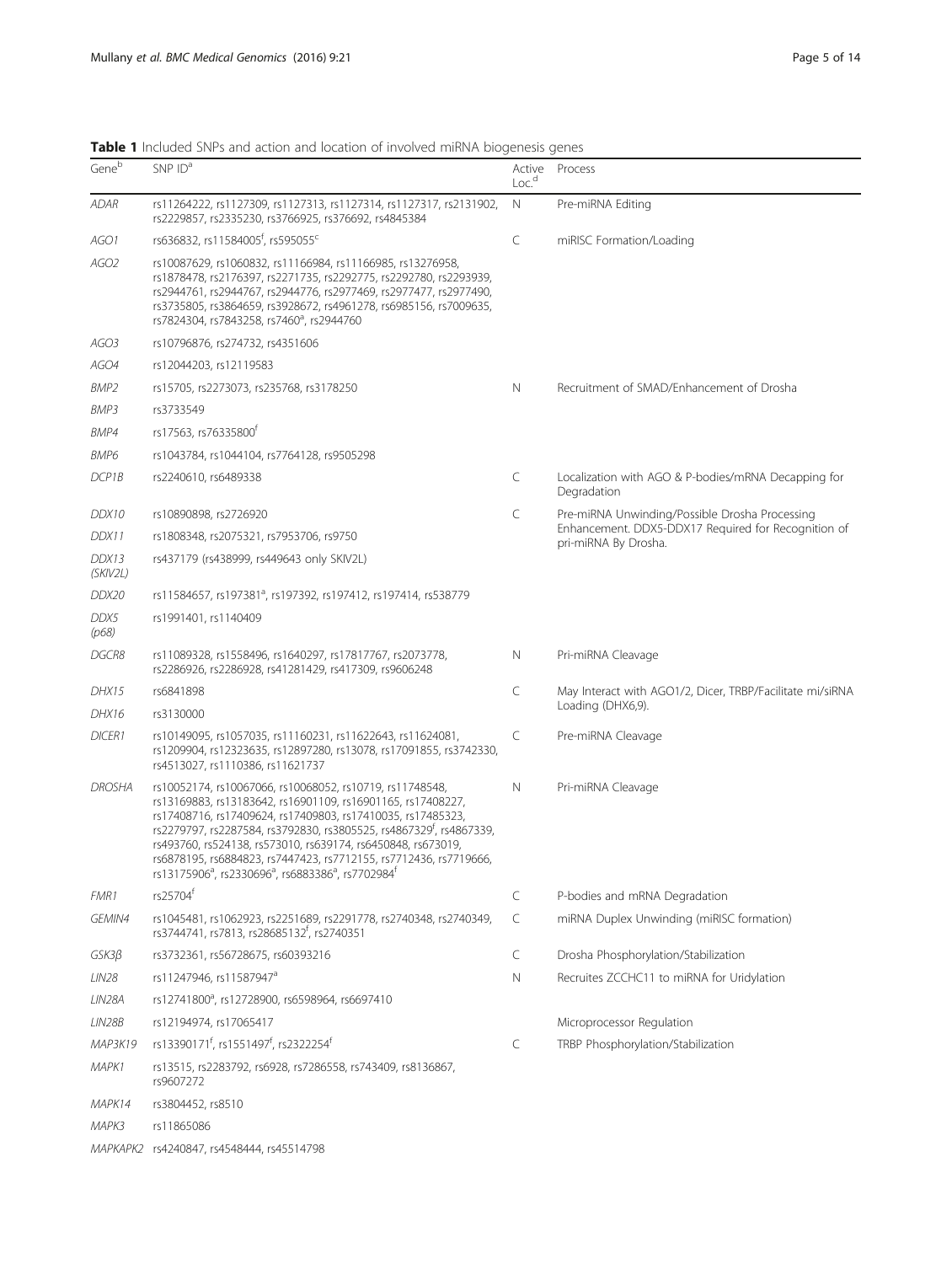|  |  |  | Table 1 Included SNPs and action and location of involved miRNA biogenesis genes (Continued) |  |  |
|--|--|--|----------------------------------------------------------------------------------------------|--|--|
|  |  |  |                                                                                              |  |  |

| MOV10                   | rs2932538                                                                                                 | C           | miRNA Duplex Unwinding (miRISC formation)                     |
|-------------------------|-----------------------------------------------------------------------------------------------------------|-------------|---------------------------------------------------------------|
| p38 (CRK)               | rs1083                                                                                                    | $\mathbb N$ | AGO2 Phosphorylation/P-body Localization                      |
| p38<br>(GRAP)           | rs138011, rs138012                                                                                        |             |                                                               |
| p54<br>(FKBP5)          | rs3800373, rs755658                                                                                       | C           | Localization with P-bodies/mRNA Degradation and/or<br>Storage |
| p54 (IFIT2)             | rs17468739, rs2070845                                                                                     |             |                                                               |
|                         | rs11061209                                                                                                |             |                                                               |
| PACT<br>(PRKRA)         | rs2059691, rs1967327, rs10207436 <sup>e</sup>                                                             | $\mathbb N$ | Associates with Dicer; Role Undetermined                      |
| PACT<br>(RBBP6)         | rs11860248, rs2033214, rs7195386                                                                          |             |                                                               |
| RAN                     | rs10848237, rs14035, rs3809142, rs10773831                                                                | Both        | Ran-GTP Associates with XPO5 for Export                       |
| SMAD4                   | rs948588                                                                                                  | $\mathbb N$ | Drosha Processing Enhancement                                 |
| TGFB1                   | rs1800468, rs1800470 <sup>f</sup> , rs1800471, rs1800472                                                  | $\mathbb N$ | Recruitment of SMAD/Enhancement of Drosha                     |
| TNRC6A<br>(GW182)       | rs1030211, rs11639856, rs11642302, rs11644976, rs12917810,<br>rs1633445, rs2303085, rs4788430, rs6497755, | C           | P-bodies and mRNA Degradation                                 |
| <b>TNRC6B</b>           | rs7291691ª                                                                                                |             |                                                               |
| <b>TRBP</b><br>(NCOA6)  | rs4911442, rs6088619, rs910871                                                                            | C           | Pre-miRNA Cleavage                                            |
| <b>TRBP</b><br>(NPFF)   | rs8192593                                                                                                 |             |                                                               |
| <b>TRBP</b><br>(TARBP2) | rs34649330, rs784567                                                                                      |             |                                                               |
| XPO5                    | rs1106841, rs11077, rs17287964, rs2257082, rs699937, rs7755135                                            | Both        | Nuclear Export of Pre-miRNA to Cytoplasm                      |
| ZCCHC11<br>(TUT4)       | rs2274147, rs835036                                                                                       | C           | Uridylation of Pre-miRNA/Dicer Inhibition                     |

<sup>a</sup> Related SNPs are those in high linkage diseguilibrium (r<sup>b</sup> > 0.8). These are: rs7460 (rs11996715); rs197381 (rs197383); rs13175906 (rs13186629); rs2330696 (rs6450839); rs6883386 (rs2161006, rs17404622); rs11587947 (rs11581746); rs12741800 (rs3811463); rs7291691 (rs9623117)

Some of these genes reflect actual location (SNP is within gene), others reflect literature associations

<sup>c</sup> AGO genes are also known by EIF2C (i.e.AGO1 is also known by EIF2C1, etc....) d N: Nucleus; C: Cytoplasm

<sup>e</sup>dbSNP lists this SNP's position as LOC101927027; it is associated in the literature with PRKRA in the literature (falling within an accepted range of PRKRA)<br><sup>f</sup> These SNPs were either not evaluated for association with

expression levels in normal colonic mucosa as well as with differential miRNA expression between carcinoma tissue and normal colonic mucosa. We compared log base 2 transformed expression levels across selected genotype models using the significance analysis of microarrays (SAM) technique in the R package siggenes [[43\]](#page-13-0), p-values were based upon 1000 permutations with an FDR level of 0.10. For siggenes, SNPs were evaluated as either dominant or recessive based on previous findings, since a two-level outcome is more interpretable. Bioinformatics analysis utilized UCSC Table Browser [[44\]](#page-13-0) to obtain all SNP coordinates; all coordinates are from the GRCh37 assembly.

## Results

Eleven SNPs were associated  $(P < 0.05)$  with colon cancer risk (Table [2](#page-6-0)). After adjustment for multiple comparisons, two of these SNPs remained significant ( $P_{\text{Holm}}$ )  $< 0.05$ ): rs10207436 (PRKRA) (OR<sub>AG/GG</sub> = 0.78, 95 % CI

0.66–0.92) and rs4548444  $(MAPKAP2)$   $(OR<sub>GG</sub> = 1.67,$ 95 % CI 1.12–2.48). For rs3178250 ( $BMP2$ ) ( $OR_{TC/CC}$  = 1.18, 95 % CI 0.99–1.40) we observed that the heterozygote genotype (relative to homozygous normal) was associated with ~25 % elevated colon cancer risk, while the rare homozygous variant genotype was (non-significantly) associated with reduced risk. The dominant model did not reach statistical significance. PRKRA rs10207436 was associated with reduced colon cancer risk (under the dominant model), while MAPKAPK2 rs4548444 was associated with increased risk (under the recessive model).

Three SNPs in total were associated with altered mRNA expression across genotypes. Two SNPs, rs2059691 (PRKRA) under the dominant model and rs235768 (BMP2) under the recessive model, were associated with altered mRNA expression in normal colonic mucosa after multiple corrections (FDR = 0.003, 0.035 respectively) (Table [3](#page-8-0)). One SNP, rs2740349 (GEMIN4)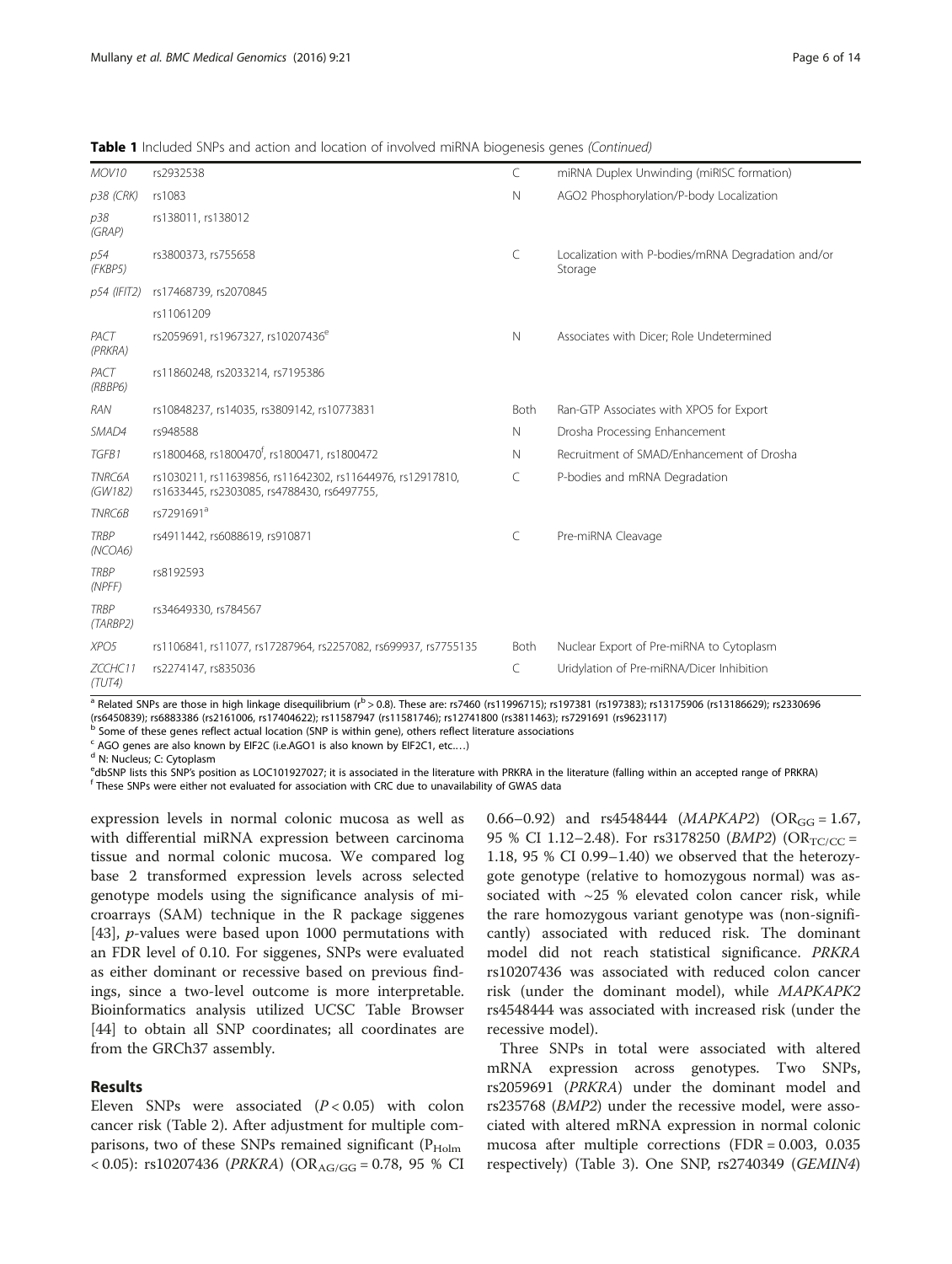|                     |             | Controls |            | Cases |      |              |                           |                     |                       |  |
|---------------------|-------------|----------|------------|-------|------|--------------|---------------------------|---------------------|-----------------------|--|
|                     | $\mathbb N$ | $\%$     | $\hbox{N}$ | $\%$  | OR   | (95 % CI)    | $P$ -value <sup>a,b</sup> | P Holm <sup>b</sup> | VEP Prediction        |  |
| AGO2 (rs6985156)    |             |          |            |       |      |              |                           |                     |                       |  |
| GG                  | 912         | 77.7     | 858        | 77.0  | 1.00 |              | 0.030                     | 0.395               |                       |  |
| GA                  | 250         | 21.3     | 230        | 20.6  | 0.98 | (0.80, 1.20) |                           |                     |                       |  |
| AA                  | 11          | 0.9      | 27         | 2.4   | 2.59 | (1.27, 5.26) |                           |                     |                       |  |
| GG/GA vs. AA        | 11          | 0.9      | $27\,$     | 2.4   | 2.6  | (1.28, 5.28) |                           |                     | Modifier              |  |
| AGO2 (rs7843258)    |             |          |            |       |      |              |                           |                     |                       |  |
| $\subset \subset$   | 810         | 69.1     | 779        | 69.9  | 1.00 |              | 0.031                     | 0.395               |                       |  |
| CT                  | 342         | 29.2     | 298        | 26.7  | 0.90 | (0.75, 1.08) |                           |                     |                       |  |
| $\top\top$          | 21          | 1.8      | 38         | 3.4   | 1.87 | (1.09, 3.23) |                           |                     |                       |  |
| CC/CT vs.TT         | 21          | 1.8      | 38         | 3.4   | 1.93 | (1.12, 3.32) |                           |                     | Modifier              |  |
| AGO2 (rs2176397)    |             |          |            |       |      |              |                           |                     |                       |  |
| CC                  | 567         | 48.3     | 568        | 50.9  | 1.00 |              | 0.019                     | 0.273               |                       |  |
| ${\sf CT}$          | 517         | 44.1     | 435        | 39.0  | 0.85 | (0.71, 1.01) |                           |                     |                       |  |
| $\top$              | 89          | 7.6      | 112        | 10.0  | 1.26 | (0.93, 1.71) |                           |                     |                       |  |
| CC/CT vs. TT        | 89          | 7.6      | 112        | $10$  | 1.36 | (1.02, 1.83) |                           |                     | Modifier              |  |
| AGO2 (rs4961278)    |             |          |            |       |      |              |                           |                     |                       |  |
| AA                  | 605         | 51.6     | 578        | 51.8  | 1.00 |              | 0.032                     | 0.395               |                       |  |
| $AG$                | 501         | 42.7     | 444        | 39.8  | 0.92 | (0.78, 1.09) |                           |                     |                       |  |
| GG                  | 67          | 5.7      | 93         | 8.3   | 1.45 | (1.04, 2.03) |                           |                     |                       |  |
| AA/AG vs. GG        | 67          | 5.7      | 93         | 8.3   | 1.51 | (1.09, 2.09) |                           |                     | Modifier              |  |
| BMP2 (rs3178250)    |             |          |            |       |      |              |                           |                     |                       |  |
| TΤ                  | 747         | 63.7     | 663        | 59.5  | 1.00 |              | 0.014                     | 0.040               |                       |  |
| TC                  | 371         | 31.6     | 415        | 37.2  | 1.24 | (1.04, 1.48) |                           |                     |                       |  |
| $\subset \subset$   | 55          | 4.7      | 37         | 3.3   | 0.75 | (0.49, 1.16) |                           |                     |                       |  |
| TT vs.TC/CC         | 426         | 36.3     | 452        | 40.5  | 1.18 | (0.99, 1.40) |                           |                     | Modifier              |  |
| DGCR8 (rs11089328)  |             |          |            |       |      |              |                           |                     |                       |  |
| AA                  | 400         | 34.1     | 432        | 38.7  | 1.00 |              | 0.009                     | 0.066               |                       |  |
| $AG$                | 586         | 50.0     | 491        | 44.0  | 0.76 | (0.63, 0.91) |                           |                     |                       |  |
| GG                  | 187         | 15.9     | 192        | 17.2  | 0.94 | (0.74, 1.20) |                           |                     |                       |  |
| AA vs. AG/GG        | 773         | 65.9     | 683        | 61.3  | 0.80 | (0.68, 0.96) |                           |                     | Modifier              |  |
| DROSHA (rs2287584)  |             |          |            |       |      |              |                           |                     |                       |  |
| $\top\top$          | 743         | 63.3     | 742        | 66.5  | 1.00 |              | 0.032                     | 0.384               |                       |  |
| TC                  | 394         | 33.6     | 325        | 29.1  | 0.82 | (0.69, 0.99) |                           |                     |                       |  |
| $\sf CC$            | 36          | 3.1      | 48         | 4.3   | 1.33 | (0.85, 2.08) |                           |                     |                       |  |
| TT/TC vs. CC        | 36          | 3.1      | 48         | 4.3   | 1.42 | (0.91, 2.20) |                           |                     | Low                   |  |
| DROSHA (rs17410035) |             |          |            |       |      |              |                           |                     |                       |  |
| GG                  | 552         | 47.1     | 468        | 42.0  | 1.00 |              | 0.014                     | 0.181               |                       |  |
| GT                  | 473         | 40.3     | 518        | 46.5  | 1.29 | (1.08, 1.53) |                           |                     |                       |  |
| $\top\top$          | 148         | 12.6     | 129        | 11.6  | 1.01 | (0.77, 1.32) |                           |                     |                       |  |
| GG vs. GT/TT        | 621         | 52.9     | 647        | 58.0  | 1.22 | (1.03, 1.44) |                           |                     | Modifier <sup>c</sup> |  |
| GEMIN4 (rs2740348)  |             |          |            |       |      |              |                           |                     |                       |  |
| CC                  | 782         | 66.7     | 798        | 71.6  | 1.00 |              | 0.048                     | 0.241               |                       |  |
| $C\mathsf{G}$       | 352         | 30.0     | 286        | 25.7  | 0.80 | (0.67, 0.96) |                           |                     |                       |  |

<span id="page-6-0"></span>Table 2 Associations between biogenesis genes and cancer risk for those SNPs that had a raw p-value of <0.05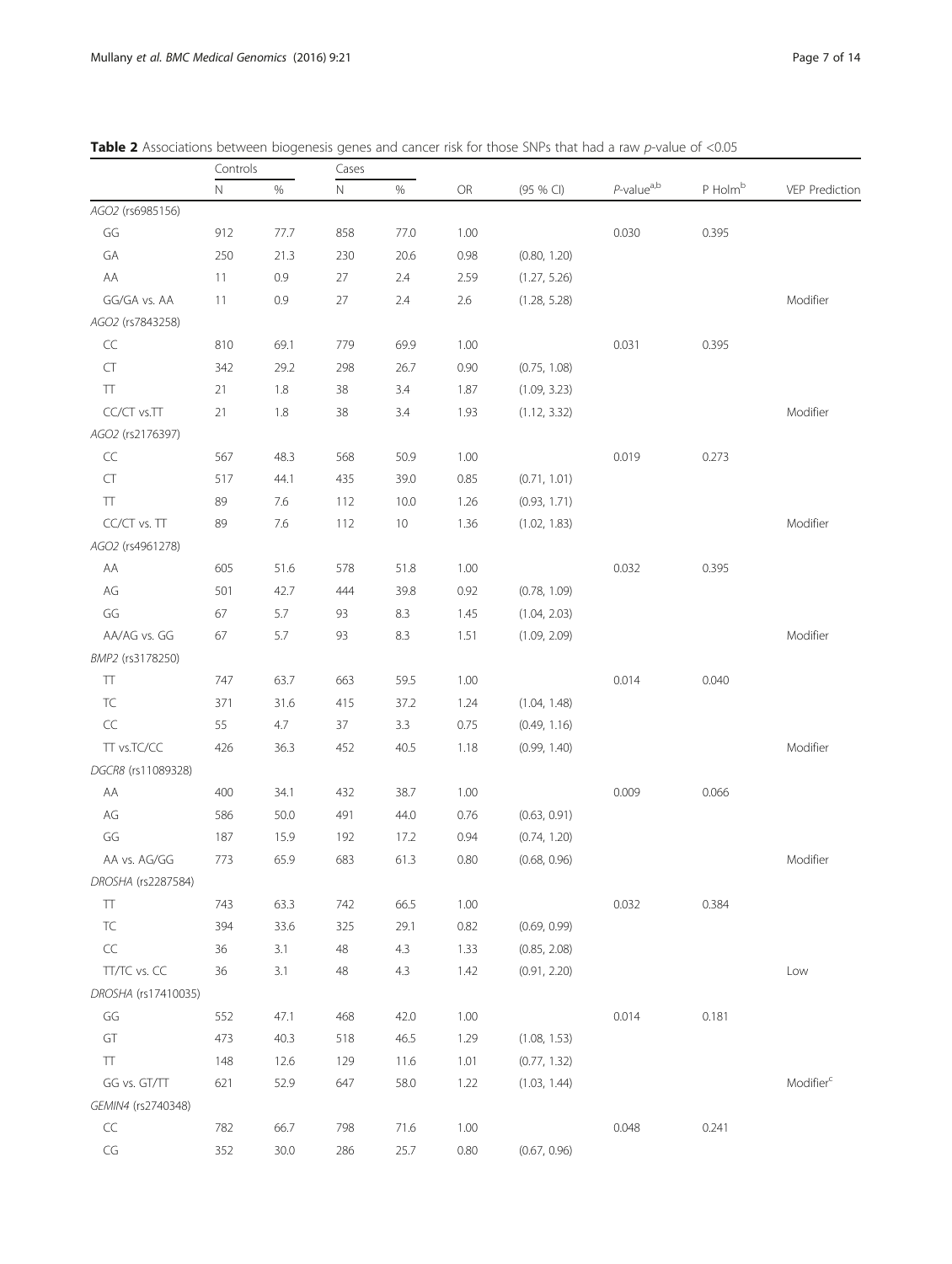| GG                   | 39  | 3.3  | 31  | 2.8  | 0.78 | (0.48, 1.27) |       |       |          |
|----------------------|-----|------|-----|------|------|--------------|-------|-------|----------|
| CC vs. CG/GG         | 391 | 33.3 | 317 | 28.4 | 0.80 | (0.67, 0.96) |       |       | Moderate |
| MAPKAPK2 (rs4548444) |     |      |     |      |      |              |       |       |          |
| AA                   | 713 | 60.8 | 686 | 61.5 | 1.00 |              | 0.021 | 0.041 |          |
| AG                   | 417 | 35.5 | 363 | 32.6 | 0.91 | (0.76, 1.08) |       |       |          |
| GG                   | 43  | 3.7  | 66  | 5.9  | 1.61 | (1.08, 2.40) |       |       |          |
| AA/AG vs. GG         | 43  | 3.7  | 66  | 5.9  | 1.67 | (1.12, 2.48) |       |       | Modifier |
| PRKRA (rs10207436)   |     |      |     |      |      |              |       |       |          |
| AA                   | 616 | 52.5 | 655 | 58.7 | 1.00 |              | 0.013 | 0.026 |          |
| AG                   | 480 | 40.9 | 400 | 35.9 | 0.78 | (0.66, 0.93) |       |       |          |
| GG                   | 77  | 6.6  | 60  | 5.4  | 0.75 | (0.52, 1.07) |       |       |          |
| AA vs. AG/GG         | 557 | 47.5 | 460 | 41.3 | 0.78 | (0.66, 0.92) |       |       | Modifier |

Table 2 Associations between biogenesis genes and cancer risk for those SNPs that had a raw p-value of <0.05 (Continued)

<sup>a</sup> Adjusted for age, sex and center<br> $\frac{b}{c}$  These *p*-values are for the co-dominant model only

 $\epsilon$  This SNP is predicted to have a 'modifier' effect for C5orf22 by VEP

was significantly associated with altered mRNA expression in carcinoma tissue, under the dominant model  $(FDR = 0.047)$ .

Results from VEP showed that five SNPs within four genes had a predicted 'moderate' effect, meaning that the SNP is a "non-disruptive variant that might change protein effectiveness" [[36\]](#page-13-0). These SNPs were: rs235768 (BMP2), rs2740348 and rs2740349 (GEMIN4) (which are in high Linkage Disequilibrium (LD) but both included for their separate results in Tables [3](#page-8-0) and [4\)](#page-11-0), rs449643 (SKIV2L) and rs1140409 (DDX5). Two SNPs, rs1106841 and rs2257082 (XPO5), had a predicted 'low' effect, meaning that they are assumed "to be mostly harmless or unlikely to change protein behavior" [[36\]](#page-13-0). All other SNPs were categorized as having a 'modifier' impact, meaning that there is little evidence of impact due to the SNPs being in non-coding regions [\[36\]](#page-13-0).

Twenty-four unique miRNAs were dysregulated in total with SNPs that were either significantly associated with altered mRNA expression or cancer risk. Twentythree of these were seen in normal colonic mucosa across genotypes; eight of these were associated with rs4548444 (MAPKAPK2) under the recessive genotype, six with rs2740349 (GEMIN4) under the dominant genotype, and nine with rs235768 (BMP2) under the recessive genotype (Table [4](#page-11-0)). One miRNA, hsa-miR-645, was seen to be significantly associated with rs11089328 (DGCR8) in differential tissue expression under the dominant genotype.

## **Discussion**

As the vast majority of mature miRNAs are generated by a group of genes either directly or indirectly related to miRNA biogenesis, SNPs within these genes could alter miRNA expression and subsequently colon cancer

risk. Of the 219 SNPs within the miRNA biogenesisrelated genes we analyzed, 11 SNPs were significantly associated with colon cancer. Three of these were significantly associated with colon cancer after correction for multiple comparisons. Of these, only DGCR8 rs11089328 and MAPKAPK2 rs4548444, were associated with altered miRNA expression when an FDR level of 0.1 was applied.

We previously reported, in a study with a larger sample size, that rs3178250 (BMP2) was associated with increased risk  $(OR_{TC/CC}$  1.20 95 % CI 1.05, 1.38) of developing colon cancer, as well as rectal cancer  $(OR_{CC}$ 1.63 95 % CI 1.02, 2.60) [\[45](#page-13-0)]. The larger sample of approximately 500 cases provided adequate power to detect a significant association for this SNP. BMP2 is a member of the TGF-β superfamily which has been associated with colorectal cancer [\[46](#page-13-0)]. Currently to our knowledge there are no significant associations between the other significant SNPs we identified and colorectal cancer in the literature.

Of the 212 SNPs evaluated with mRNA expression, 48 SNPs within 18 genes were associated with altered mRNA expression in either normal colonic mucosa, carcinoma tissue or difference in expression between normal colonic mucosa and carcinoma tissue; three of these remained significant after adjustment for multiple comparisons. One of these three SNPs, rs2740349 (GEMIN4), was associated with altered mRNA expression in carcinoma tissue, and the two other SNPs, rs2059691 (PRKRA) and rs235768 (BMP2), were associated with altered levels of mRNA expression in normal colonic mucosa across genotypes. Both rs2740349 (GEMIN4), under the dominant model and rs235768 (BMP2), under the recessive model, had less mRNA expression with the variant allele. Rs2059691 (PRKRA) had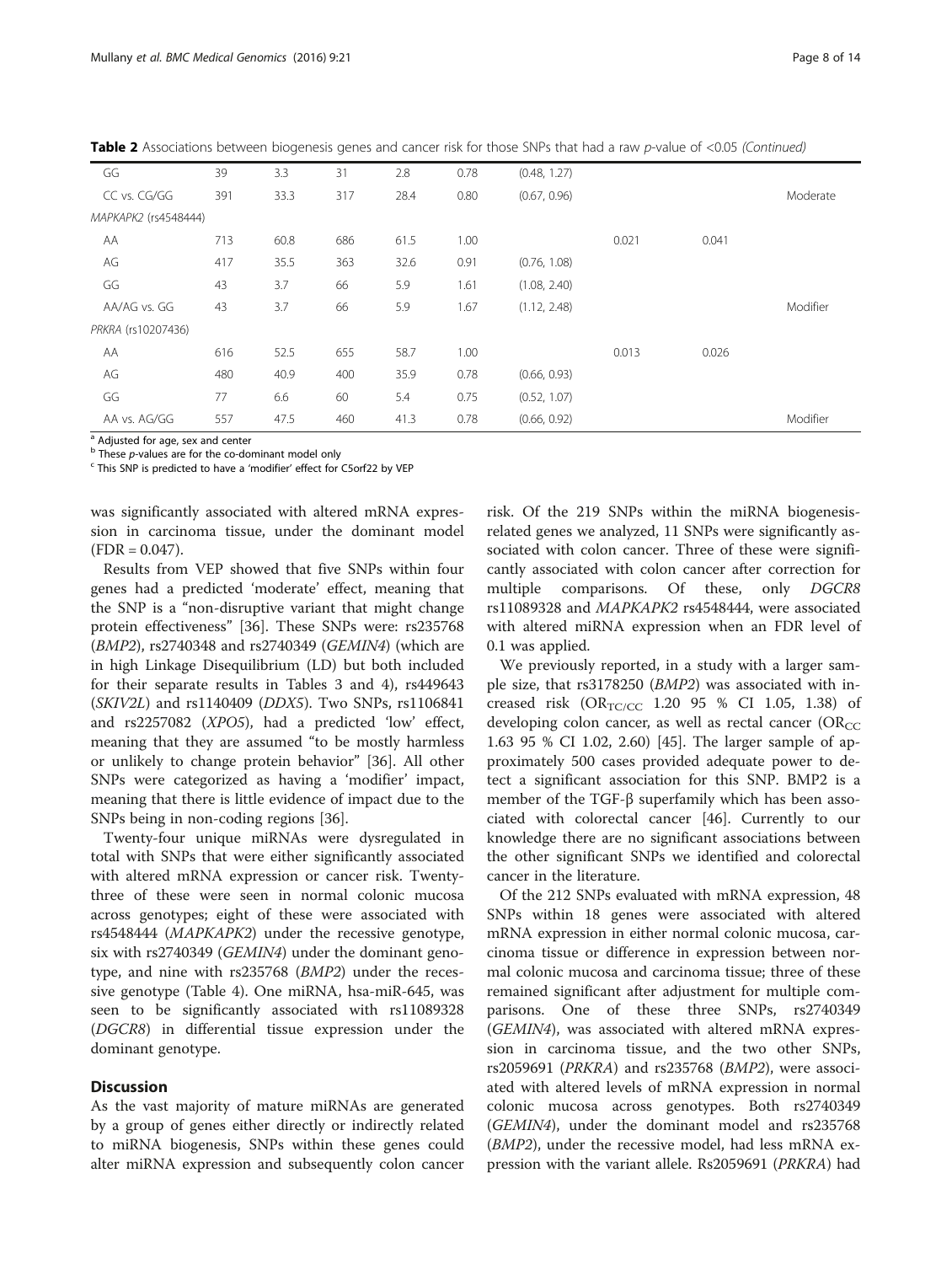|                  |                     |          | Tumor          | $P$ -values<br>(carcinoma)            |                 |            | Normal       | $P$ -values<br>(normal)  |       | $P$ -values<br>(difference) |             | VEP<br>prediction |                      |
|------------------|---------------------|----------|----------------|---------------------------------------|-----------------|------------|--------------|--------------------------|-------|-----------------------------|-------------|-------------------|----------------------|
| Gene             | SNP                 | Model    | $\mathcal N$   | Mean <sup>c</sup> mRNA expression Raw |                 | <b>FDR</b> | Ν            | Mean mRNA expression Raw |       | <b>FDR</b>                  | Raw         | <b>FDR</b>        |                      |
| <b>ADAR</b>      | rs3766925           | TΤ       | 38             | 831.03                                | 0.047           | 0.749      | 36           | 426.06                   |       |                             |             |                   | Modifier             |
|                  |                     | TA/AA    | 33             | 518.97                                |                 |            | 31           | 306.42                   |       |                             |             |                   |                      |
| AGO2             | rs7460 <sup>b</sup> | AA       | 19             | 284.79                                | 0.027           | 0.316      | 18           | 113.50                   |       | 0.021 0.267                 |             |                   | Modifier             |
|                  |                     | AT/TT    | 52             | 160.38                                |                 |            | 49           | 70.65                    |       |                             |             |                   |                      |
| AGO2             | rs1060832           | CC/CT    | 70             | 191.79                                |                 |            | 66           | 83.06                    |       |                             | 0.050       | 0.403             | Modifier             |
|                  |                     | TΤ       | $\overline{1}$ | 326.00                                |                 |            | 1            | 23.00                    |       |                             |             |                   |                      |
| AGO2             | rs13276958          | TT/TC    | 56             | 172.75                                |                 |            | 51           | 88.39                    |       |                             | 0.022       | 0.403             | Modifier             |
|                  |                     | CC       | 15             | 271.80                                |                 |            | 16           | 62.31                    |       |                             |             |                   |                      |
| AGO2             | rs2176397           | CC/CT    | 66             | 174.39                                | 0.043           | 0.316      | 60           | 78.37                    |       |                             |             |                   | Modifier             |
|                  |                     | TΤ       | 5              | 448.20                                |                 |            | 7            | 114.71                   |       |                             |             |                   |                      |
| AGO2             | rs2271735           | CC/CA 66 |                | 205.17                                | 0.009           | 0.223      | 61           | 88.84                    |       | 0.019 0.267                 |             |                   | Modifier             |
|                  |                     | AA       | 5              | 42.00                                 |                 |            | 6            | 14.33                    |       |                             |             |                   |                      |
| AGO2             | rs2292775           | GG/GA 70 |                | 191.79                                |                 |            | 66           | 83.06                    |       |                             | 0.049       | 0.403             | Modifier             |
|                  |                     | AA       | $\mathbf{1}$   | 326.00                                |                 |            | $\mathbf{1}$ | 23.00                    |       |                             |             |                   |                      |
| AGO2             | rs2292780           | CC/CT    | 70             | 191.79                                |                 |            | 66           | 83.06                    |       |                             | 0.048       | 0.403             | Modifier             |
|                  |                     | TΤ       | $\mathbf{1}$   | 326.00                                |                 |            | $\mathbf{1}$ | 23.00                    |       |                             |             |                   |                      |
| AGO2             | rs2293939           | GG/GA 65 |                | 204.00                                | 0.039           | 0.316      | 60           | 85.65                    |       |                             |             |                   | Low                  |
|                  |                     | AA       | 6              | 81.83                                 |                 |            | 7            | 52.29                    |       |                             |             |                   |                      |
| AGO2             | rs2944760           | TT/TG    | 67             | 190.13                                |                 |            | 63           | 84.56                    |       |                             | 0.038       | 0.403             | Modifier             |
|                  |                     | GG       | $\overline{4}$ | 253.00                                |                 |            | 4            | 44.50                    |       |                             |             |                   |                      |
| AGO2             | rs2944761           | GG       | 18             | 272.83                                | 0.039           | 0.316      | 17           | 104.76                   |       | 0.049 0.365                 |             |                   | Modifier             |
|                  |                     | GA/AA 53 |                | 166.79                                |                 |            | 50           | 74.48                    |       |                             |             |                   |                      |
| AGO2             | rs2977490           | GG       | 21             | 161.81                                | $0.034^{\rm a}$ | 0.316      | 17           | 131.29                   |       | 0.016 0.267                 |             |                   | Modifier             |
|                  |                     | GA/AA 50 |                | 207.06                                |                 |            | 50           | 65.46                    |       |                             |             |                   |                      |
| AGO2             | rs10087629          | GG       | 22             | 300.91                                | 0.005           | 0.223      | 21           | 115.14                   |       | 0.009 0.267                 |             |                   | Modifier             |
|                  |                     | GA/AA 49 |                | 145.53                                |                 |            | 46           | 67.11                    |       |                             |             |                   |                      |
| BMP2             | rs15705             | AA/AC 68 |                | 26.35                                 | 0.039           | 0.308      | 64           | 63.50                    |       |                             |             |                   | Modifier             |
|                  |                     | CC       | 3              | 43.33                                 |                 |            | 3            | 70.33                    |       |                             |             |                   |                      |
| BMP <sub>2</sub> | rs235768            | TT/TA 63 |                | 28.84                                 |                 |            | 58           | 71.78                    | 0.003 |                             | 0.035 0.049 | 0.535             | Moderate             |
|                  |                     | AA 8     |                | 13.13                                 |                 |            | 9            | 12.44                    |       |                             |             |                   |                      |
| DCP1B            | rs2240610           | GG/GA 52 |                | 29.46                                 |                 |            | 51           | 12.47                    |       | 0.009 0.127                 |             |                   | Modifier             |
|                  |                     | AA       | 19             | 31.79                                 |                 |            | 16           | 29.00                    |       |                             |             |                   |                      |
| DCP1B            | rs6489338           | GG/GA 54 |                | 28.48                                 |                 |            | 53           | 12.30                    |       | 0.004 0.114                 |             |                   | Modifier             |
|                  |                     | AA       | 17             | 35.18                                 |                 |            | 14           | 32.00                    |       |                             |             |                   |                      |
| DDX5             | rs1140409           | AA       | 68             | 710.12                                | 0.044           | 0.292      | 64           | 562.19                   |       |                             |             |                   | Moderate             |
|                  |                     | AC/CC 3  |                | 212.67                                |                 |            | 3            | 88.33                    |       |                             |             |                   |                      |
| DHX16            | rs3130000           | GG       | 60             | 80.68                                 |                 |            | 55           | 63.58                    |       |                             |             |                   | 0.045 0.696 Modifier |
|                  |                     | GA/AA 11 |                | 64.36                                 |                 |            | 12           | 74.08                    |       |                             |             |                   |                      |
| DICER1           | rs4513027           | AA/AG 65 |                | 348.18                                |                 |            | 61           | 286.57                   |       |                             | 0.047       |                   | 0.554 Modifier       |
|                  |                     | GG       | 6              | 290.00                                |                 |            | 6            | 64.50                    |       |                             |             |                   |                      |
|                  | DROSHA rs573010     | CC       | 38             | 230.03                                |                 |            | 37           | 87.57                    |       |                             |             |                   | 0.038 0.769 Modifier |

<span id="page-8-0"></span>Table 3 SNPs associated with mRNA expression in normal mucosa, carcinoma tissue and differential across genotypes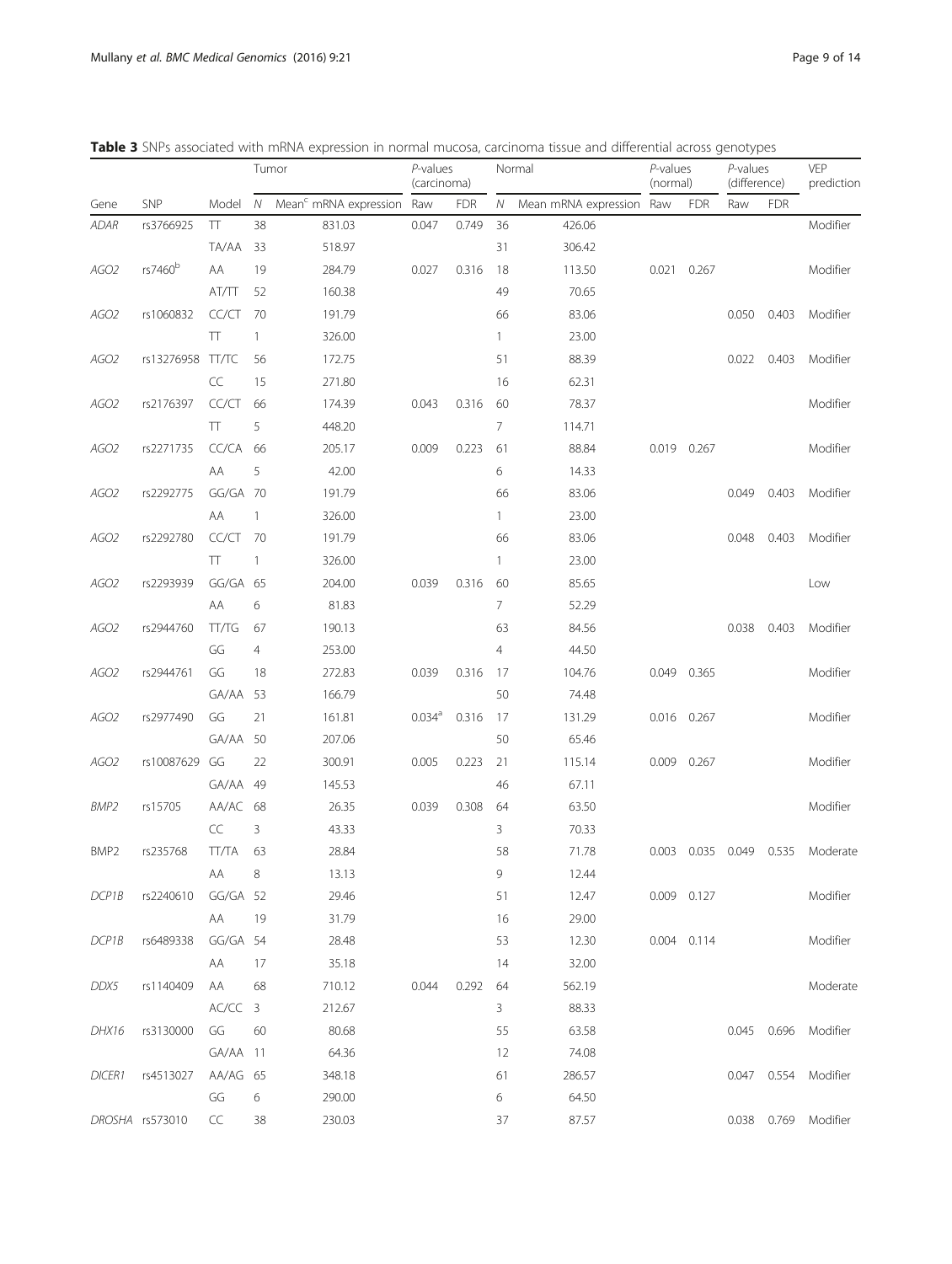| Table 3 SNPs associated with mRNA expression in normal mucosa, carcinoma tissue and differential across genotypes (Continued, |  |
|-------------------------------------------------------------------------------------------------------------------------------|--|
|-------------------------------------------------------------------------------------------------------------------------------|--|

|               |                            | CA/AA 33          |              | 172.42 |           |          | 30             | 108.30 |             |                     |             |       |          |
|---------------|----------------------------|-------------------|--------------|--------|-----------|----------|----------------|--------|-------------|---------------------|-------------|-------|----------|
|               | DROSHA rs673019            | ΑA                | 61           | 221.62 | 0.015     | 0.361    | 60             | 102.13 |             |                     |             |       | Modifier |
|               |                            | AG/GG 10          |              | 91.20  |           |          | 7              | 51.57  |             |                     |             |       |          |
|               | DROSHA rs2330696           | GG                | 46           | 224.61 |           |          | 40             | 88.18  |             |                     | 0.008       | 0.470 | Modifier |
|               |                            | GA/AA 25          |              | 163.96 |           |          | 27             | 109.70 |             |                     |             |       |          |
|               | DROSHA rs3792830           | AA/AG 70          |              | 200.31 | 0.028     | 0.361    | 66             | 95.74  |             |                     |             |       | Modifier |
|               |                            | GG                | 1            | 409.00 |           |          | $\mathbf{1}$   | 170.00 |             |                     |             |       |          |
|               | DROSHA rs3805525           | <b>TT/TC</b>      | 61           | 207.46 |           |          | 57             | 87.16  |             | 0.050  0.569  0.026 |             | 0.769 | Modifier |
|               |                            | $\subset \subset$ | 10           | 177.60 |           |          | 10             | 152.10 |             |                     |             |       |          |
|               | DROSHA rs6878195           | TΤ                | 23           | 174.43 |           |          | 20             | 56.10  | 0.020       | 0.569               |             |       | Modifier |
|               |                            | TC/CC             | 48           | 217.06 |           |          | 47             | 114.19 |             |                     |             |       |          |
|               | DROSHA rs7719666           | CC/CT             | 49           | 214.47 |           |          | 48             | 112.17 | 0.034 0.569 |                     |             |       | Modifier |
|               |                            | π                 | 22           | 178.27 |           |          | 19             | 58.16  |             |                     |             |       |          |
|               | DROSHA rs10052174 AA/AG 70 |                   |              | 200.31 | 0.030     | 0.361    | 66             | 95.74  |             |                     |             |       | Modifier |
|               |                            | GG                | $\mathbf{1}$ | 409.00 |           |          | $\mathbf{1}$   | 170.00 |             |                     |             |       |          |
|               | DROSHA rs10067066          | TT/TC             | 70           | 200.31 | 0.028     | 0.361    | 66             | 95.74  |             |                     |             |       | Modifier |
|               |                            | CC                | $\mathbf{1}$ | 409.00 |           |          | 1              | 170.00 |             |                     |             |       |          |
|               | DROSHA rs13183642 GG       |                   | 44           | 169.70 |           |          | 39             | 79.23  | 0.030 0.569 |                     |             |       | Modifier |
|               |                            | GT/TT             | 27           | 257.93 |           |          | 28             | 121.39 |             |                     |             |       |          |
|               | DROSHA rs16901165 GG/GA 70 |                   |              | 200.31 | 0.029     | 0.361    | 66             | 95.74  |             |                     |             |       | Modifier |
|               |                            | AA                | $\mathbf{1}$ | 409.00 |           |          | $\mathbf{1}$   | 170.00 |             |                     |             |       |          |
| FAM57A        | rs2740351                  | AA/AG 58          |              | 42.79  |           |          | 54             | 20.30  | 0.006       | 0.089               |             |       | Modifier |
|               |                            | GG                | 13           | 24.92  |           |          | 13             | 4.54   |             |                     |             |       |          |
| FKBP5         | rs755658                   | CC                | 59           | 122.02 |           |          | 56             | 179.54 | 0.042 0.232 |                     |             |       | Modifier |
|               |                            | CT/TT             | 12           | 82.50  |           |          | 11             | 69.09  |             |                     |             |       |          |
| GEMIN4        | rs7813                     | AA/AG             | 58           | 59.29  |           |          | 54             | 32.72  | 0.023 0.113 |                     |             |       | Modifier |
|               |                            | GG                | 13           | 28.62  |           |          | 13             | 8.69   |             |                     |             |       |          |
| GEMIN4        | rs2740348                  | CC                | 51           | 64.31  |           |          | 47             | 35.26  | 0.013       | 0.089               |             |       | Moderate |
|               |                            | CG/GG 20          |              | 26.55  |           |          | 20             | 11.15  |             |                     |             |       |          |
| GEMIN4        | rs2740349                  | TΤ                | 51           | 64.31  | 0.005     | 0.047    | 47             | 35.26  | 0.012 0.089 |                     |             |       | Moderate |
|               |                            | TC/CC             | 20           | 26.55  |           |          | 20             | 11.15  |             |                     |             |       |          |
| MAPK1         | rs743409                   | GG/GA 60          |              | 280.25 |           |          | 56             | 201.55 |             |                     | 0.032 0.979 |       | Modifier |
|               |                            | AA                | 11           | 341.64 |           |          | 11             | 126.00 |             |                     |             |       |          |
| MAPK14 rs8510 |                            | CC                | 60           | 246.67 |           |          | 56             | 147.52 | 0.016 0.157 |                     |             |       | Modifier |
|               |                            | CT/TT             | - 11         | 193.64 |           |          | 11             | 62.91  |             |                     |             |       |          |
| PRKRA         | rs2059691b                 | GG                | 33           | 48.67  | $0.044^d$ | 0.428    | 30             | 15.37  | 0.000 0.003 |                     |             |       | Modifier |
|               |                            | GA/AA 38          |              | 89.16  |           |          | 37             | 51.24  |             |                     |             |       |          |
| RBBP6         | rs2033214                  | T                 | 58           | 200.36 |           |          | 56             | 130.27 | 0.038 0.418 |                     |             |       | Modifier |
|               |                            | TG/GG 13          |              | 119.23 |           |          | 11             | 51.00  |             |                     |             |       |          |
| SKIV2L        | rs449643                   | CC                | 52           | 73.13  | 0.016     | 0.458    | 50             | 51.50  |             |                     |             |       | Moderate |
|               |                            | CT/TT             | - 19         | 136.58 |           |          | 17             | 95.35  |             |                     |             |       |          |
| TARBP2        | rs34649330 CC/CT           |                   | 69           | 22.33  | 0.037     | 0.685    | 65             | 10.69  |             |                     | 0.024 0.640 |       | Modifier |
|               |                            | TΤ                | 2            | 51.50  |           |          | $\overline{2}$ | 10.00  |             |                     |             |       |          |
| TNRC6A        | rs1030211                  | AA                | 56           | 266.98 | 0.044     | 0.299 55 |                | 228.71 |             |                     |             |       | Modifier |
|               |                            |                   |              |        |           |          |                |        |             |                     |             |       |          |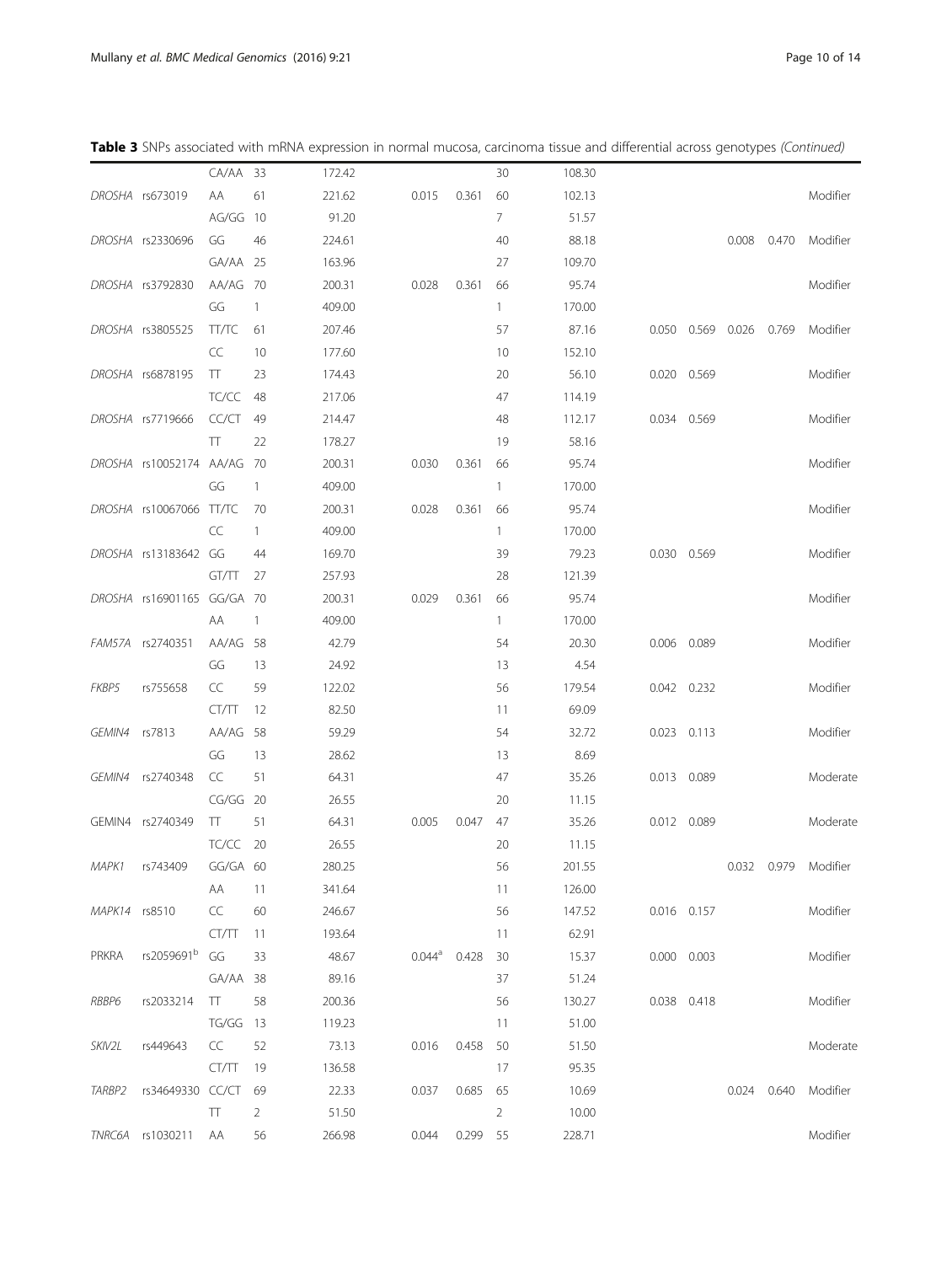|        | $\lambda = 1$ |          |    |        |       |       |    |        |             |          |
|--------|---------------|----------|----|--------|-------|-------|----|--------|-------------|----------|
|        |               | AA       | 5  | 193.20 |       |       | 5  | 167.20 |             |          |
| XPO5   | rs2257082     | GG/GA 66 |    | 208.95 |       |       | 62 | 75.56  | 0.012 0.157 | Low      |
|        |               | CC       | 12 | 325.83 |       |       | 10 | 133.40 |             |          |
| XPO5   | rs1106841     | AA/AC 59 |    | 183.85 |       |       | 57 | 73.46  | 0.036 0.232 | Low      |
|        |               | GG       | 14 | 328.86 |       |       | 12 | 134.83 |             |          |
| XPO5   | rs11077       | TT/TG 57 |    | 178.12 |       |       | 55 | 70.96  | 0.017 0.157 | Modifier |
|        |               | AC/CC 48 |    | 219.04 |       |       | 45 | 168.18 |             |          |
| TNRC6A | rs6497755     | AA       | 23 | 316.39 | 0.030 | 0.299 | 22 | 303.50 | 0.009 0.194 | Modifier |
|        |               | GA/AA 30 |    | 184.97 |       |       | 28 | 157.29 |             |          |
| TNRC6A | rs4788430     | GG       | 41 | 298.59 | 0.010 | 0.212 | 39 | 252.33 |             | Modifier |
|        |               | AG/GG 15 |    | 189.33 |       |       | 12 | 138.83 |             |          |

Table 3 SNPs associated with mRNA expression in normal mucosa, carcinoma tissue and differential across genotypes (Continued)

 $^{\rm a}$  This p-value is for the recessive model<br><sup>b</sup> This mRNA was significantly differentially expressed across genotypes using both the recessive and dominant models

<sup>c</sup> Means are displayed in count data (rather than RPKMs)

more expression in the GA/AA genotype as compared to the GG rarer genotype. While rs2740349 (GEMIN4) and rs235768 (BMP2) were both predicted by VEP to have a 'moderate' effect on the host gene, rs2059691 (PRKRA) was predicted to have a 'modifier' effect. Subsequently, rs2740349 (GEMIN4) and rs235768 (BMP2) were both shown to be associated with altered levels of miRNA expression and in both cases all miRNAs were upregulated in the corresponding variant genotypes. Conversely, rs2059691 (PRKRA) was not predicted to have any effect, and we saw increased levels of mRNA expression in the variant genotype, and no subsequent miRNA expression associations.

MAPKAPK2 rs4548444 was associated with an increase in mean miRNA expression in normal colonic mucosa tissue, however this increase was seen with only the homozygote rare genotype. This SNP is associated with increased risk of colon cancer ( $OR_{GG}$  1.61 95 % CI 1.08, 2.40). MAPK/ERK proteins have been shown to phosphorylate TRBP, stabilizing it and potentially increasing Dicer-mediated processing of pre-miRNAs. A SNP in MAPKAPK2 could cause an altered binding affinity of MAPKAPK2 to TRBP, thereby impacting mature miRNA production. As we did not see any association between rs4548444 and MAPKAPK2 mRNA expression, and we saw an increase in miRNA expression in the GG (homozygous rare) genotype, this indicates that while the SNP is associated with colon cancer risk and miRNA expression, it is not doing so through altered miRNA biogenesis. MAPKAPK2 is involved in many cellular processes, including stress and inflammatory response, gene regulation and cell proliferation, and nuclear export [\[47](#page-13-0)]; as such, it is possible that the increased risk of colon cancer is associated with another biological process that *MAPKAPK2* regulates.

Using Ensembl's VEP to predict the effect of each SNP on its corresponding gene showed that very few SNPs were predicted to have any effect. There were five SNPs within four genes that had a 'moderate' effect. Of these, only one was seen to be associated with altered colon cancer risk, rs2740348 (GEMIN4), which is in LD with rs2740349 (GEMIN4). While there were no significant associations were seen between rs2740348 and miRNA expression or mRNA expression, we did see significant findings after correction for multiple comparisons for mRNA and for miRNA expression with rs2740349 (GEMIN4). However, miRNA expression was upregulated in the same genotype with which mRNA expression was downregulated; this suggests that this SNP increases miRNA expression. Because the helicase GEMIN4 is thought to aid in miRNA duplex unwinding [[12\]](#page-13-0), a reduction in *GEMIN4* transcription should theoretically result in reduced miRNA biogenesis. Similarly, BMPs have been thought to enhance Drosha cleavage [[12\]](#page-13-0), thereby increasing mature miRNA levels. As we see that the opposite is the case, and that miRNA levels increase with the reduction of BMP2 and GEMIN4 transcription, it is possible that other mechanisms influence miRNA biogenesis, or these genes have additional roles in biogenesis.

Interestingly, all of the miRNAs that were dysregulated were unique, in that no one miRNA was associated with more than one SNP. None of these miRNAs is listed as a known target in miRTarBase, a repository of validated miRNA target associations ([http://mirtarbase.mbc.nc](http://mirtarbase.mbc.nctu.edu.tw/)[tu.edu.tw/](http://mirtarbase.mbc.nctu.edu.tw/)) [[48\]](#page-13-0) at this time, and there are no commonalities of chromosomal location between the SNPs and their respectively associated miRNAs. This suggests that miRNA biogenesis may be specific to the level of the individual miRNA, and the reason these specific groups of miRNAs are dysregulated across genotypes is because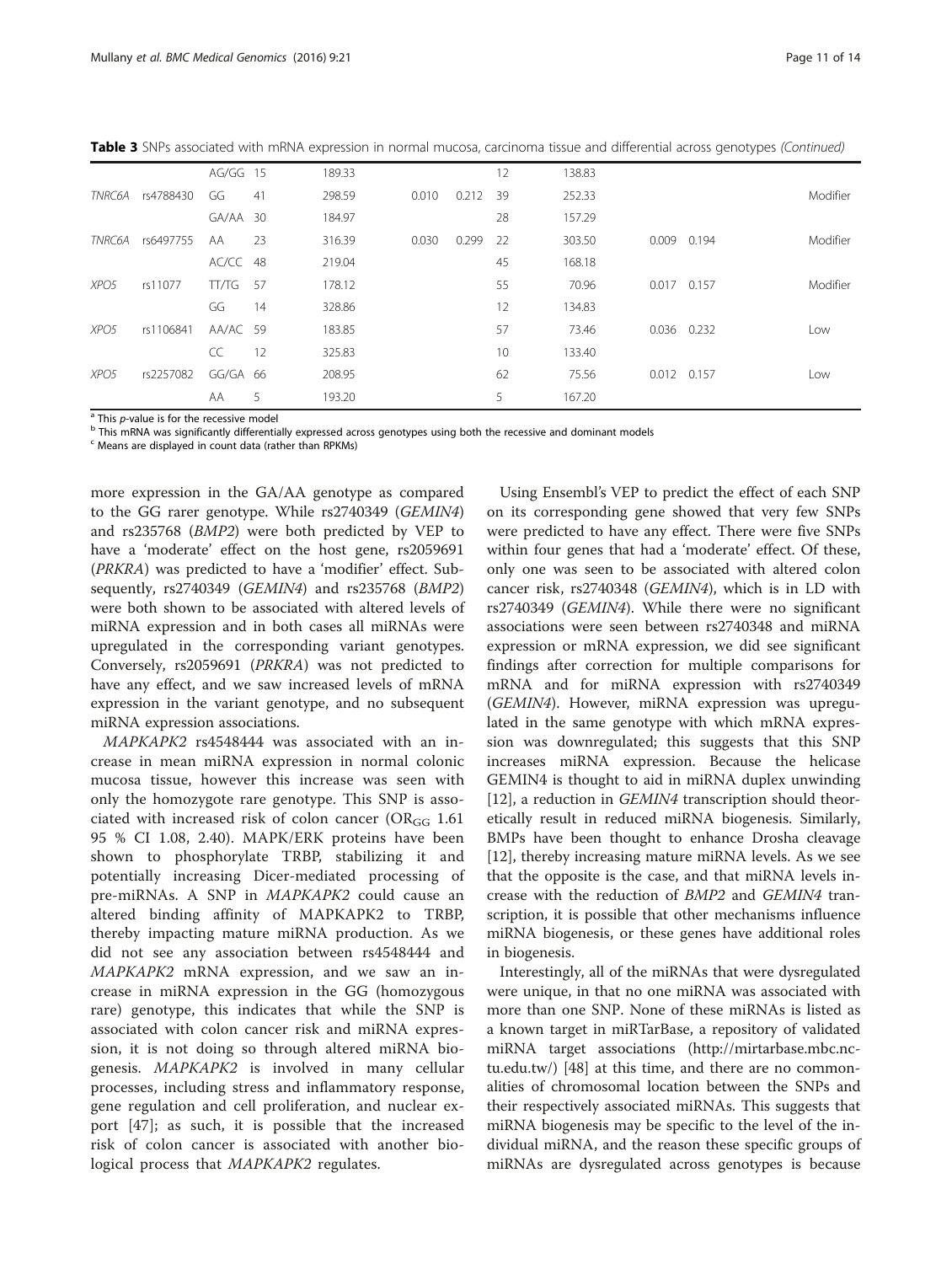| SNP                                                               | miRNA            | ${\cal N}$ | Mean miRNA expression | ${\cal N}$ | Mean miRNA expression | $P$ -values <sup>d</sup> |
|-------------------------------------------------------------------|------------------|------------|-----------------------|------------|-----------------------|--------------------------|
| Normal Colonic Mucosa                                             |                  |            |                       |            |                       |                          |
|                                                                   |                  | AA/AG      |                       | GG         |                       |                          |
| rs4548444 (MAPKAPK2) <sup>b</sup>                                 | hsa-miR-3163     | 376        | 9.46                  | 25         | 11.35                 | 0.0033                   |
|                                                                   | hsa-miR-378c     | 376        | 7.03                  | 25         | 8.72                  | 0.0084                   |
|                                                                   | hsa-miR-4316     | 376        | 6.74                  | 25         | 8.22                  | 0.0003                   |
|                                                                   | hsa-miR-4444     | 376        | 8.51                  | 25         | 9.85                  | 0.0035                   |
|                                                                   | hsa-miR-4753-5p  | 376        | 7.84                  | 25         | 9.50                  | 0.0059                   |
|                                                                   | hsa-miR-509-5p   | 376        | 7.73                  | 25         | 9.35                  | 0.0040                   |
|                                                                   | hsa-miR-5195-5p  | 376        | 8.24                  | 25         | 10.16                 | 0.0076                   |
|                                                                   | hsa-miR-659-3p   | 376        | 10.83                 | 25         | 12.85                 | 0.0095                   |
|                                                                   | hsa-miR-770-5p   | 376        | 5.93                  | 25         | 7.11                  | 0.0030                   |
|                                                                   |                  | $\top$     |                       | TC/CC      |                       |                          |
| rs2740349 (GEMIN4) <sup>a</sup>                                   | hsa-miR-145-5p   | 280        | 184.32                | 121        | 229.78                | 0.0011                   |
|                                                                   | hsa-miR-378a-3p  | 280        | 145.01                | 121        | 163.22                | 0.0005                   |
|                                                                   | hsa-miR-378i     | 280        | 72.24                 | 121        | 80.89                 | 0.0013                   |
|                                                                   | hsa-miR-4428     | 280        | 1322.42               | 121        | 1442.51               | 0.0017                   |
|                                                                   | hsa-miR-451a     | 280        | 23.52                 | 121        | 41.62                 | 0.0021                   |
|                                                                   | hsa-miR-494      | 280        | 15338.94              | 121        | 16994.17              | 0.0013                   |
|                                                                   |                  | TT/TA      |                       | AA         |                       |                          |
| rs235768 (BMP2) <sup>a</sup>                                      | hsa-miR-1321     | 357        | 4.89                  | 44         | 6.17                  | 0.0034                   |
|                                                                   | hsa-miR-206      | 357        | 10.43                 | 44         | 12.25                 | 0.0032                   |
|                                                                   | hsa-miR-23a-5p   | 357        | 5.98                  | 44         | 6.61                  | 0.0045                   |
|                                                                   | hsa-miR-30c-2-3p | 357        | 4.70                  | 44         | 5.51                  | 0.0001                   |
|                                                                   | hsa-miR-3189-3p  | 357        | 6.49                  | 44         | 7.27                  | 0.0032                   |
|                                                                   | hsa-miR-4494     | 357        | 9.63                  | 44         | 10.62                 | 0.0021                   |
|                                                                   | hsa-miR-4648     | 357        | 9.00                  | 44         | 9.99                  | 0.0017                   |
|                                                                   | hsa-miR-4707-3p  | 357        | 8.05                  | 44         | 9.75                  | 0.0001                   |
| Differential (between carcinoma tissue and normal colonic mucosa) |                  |            |                       |            |                       |                          |
|                                                                   |                  | AA         |                       | AG/GG      |                       |                          |
| rs11089328 (DGCR8) <sup>c</sup>                                   | hsa-miR-645      | 140        | 1.27                  | 243        | 2.14                  | 0.0002                   |

<span id="page-11-0"></span>Table 4 SNPs, previously identified as significantly associated with either mRNA expression or cancer after multiple comparisons, associated with miRNA expression at an FDR level of 0.10

<sup>a</sup> SNP significantly associated with mRNA expression after correction for multiple comparisons

b SNP significantly associated with cancer after correction for multiple comparisons

<sup>c</sup> SNP associated with cancer, but not significantly after correction for multiple comparisons

 $d$  Raw *p*-value

these genes affect these specific miRNA's production. Winter et al. describe findings to support that "specific helicases may regulate miRNAs differentially" [\[12](#page-13-0)]; this would support subsets of miRNAs associated with different SNPs. Perhaps other proteins have a similar influence on specific miRNA biogenesis.

Biogenesis genes contribute to the processing of virtually every mature miRNA, however miRNA expression is thought to be tissue specific. One limitation of our study is that our findings could be influenced by our use of tissue from colon cancer patients, evaluating both normal colonic mucosa as well as differentially expressed miRNAs between carcinoma and normal colonic mucosa. Since we only evaluated associations with miRNA expression levels for SNPs associated with colon cancer risk or mRNA expression, other SNPs in biogenesis genes could alter miRNAs in other situations. It should also be kept in mind that many of the accessory genes to miRNA biogenesis are involved in multiple biological pathways. Thus, it is possible that SNPs could alter colon cancer risk through multiple mechanisms. Additionally, because we only looked at more commonly occurring SNPs (MAF  $\geq$ 0.01) and we required there to be at least one subject in our dataset with the homogeneous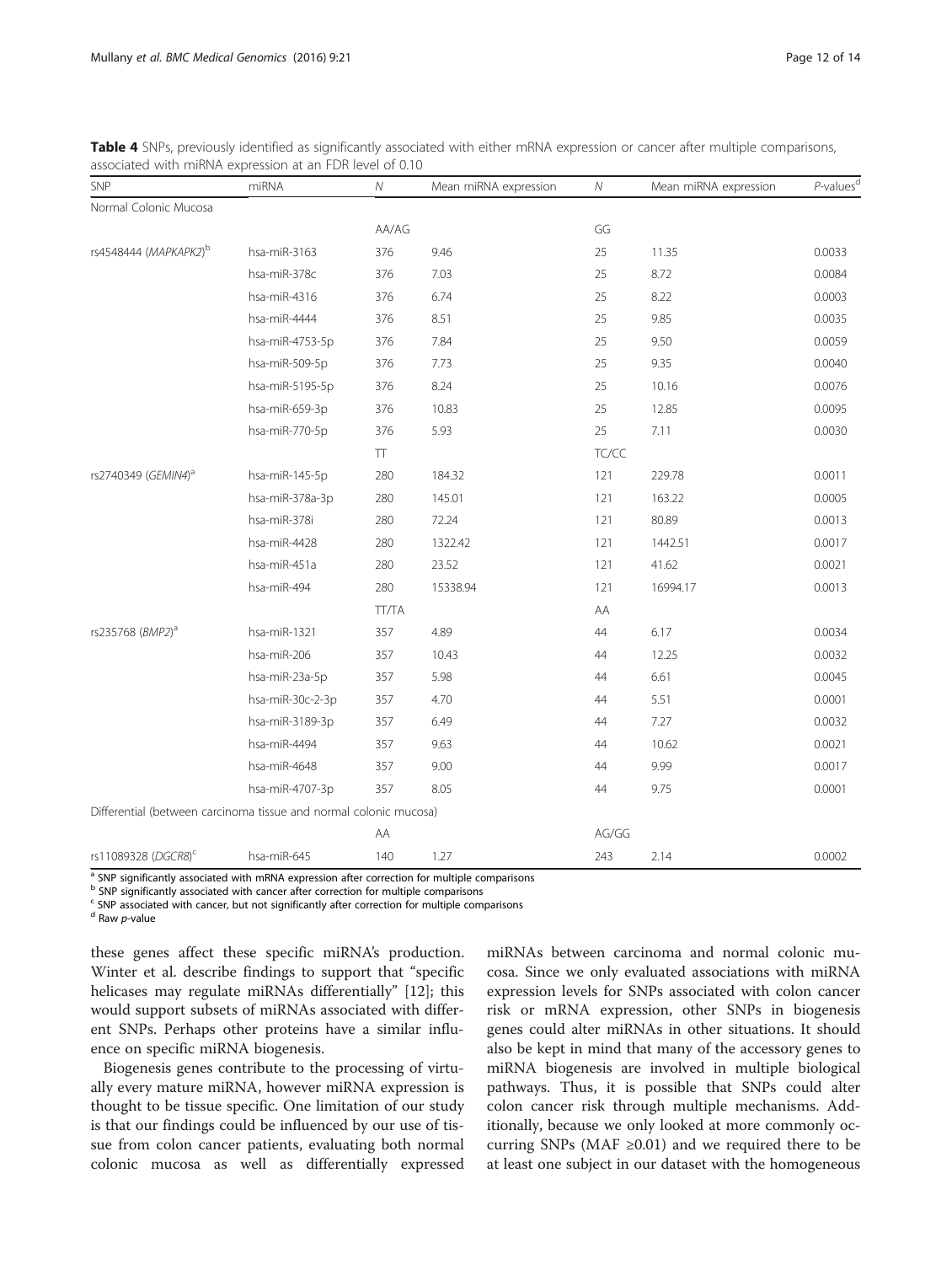<span id="page-12-0"></span>variant genotype in order to analyze the dominant and recessive genotypes and at least one subject with the heterozygous genotype to evaluate the dominant model and overall CRC risk, another possible limitation is that more rare, and possibly more deleterious, SNP associations were not evaluated in this study.

We hypothesized that SNPs within biogenesis genes could impact the transcription of these mRNAs, and therefore impact miRNA expression. Out of the 212 SNPs evaluated with mRNA expression only three were significantly associated with altered expression after correction for multiple comparisons. This indicates that, in colon cancer, the majority of these SNPs do not negatively impact biogenesis gene transcription. While other mechanisms could still alter cellular protein levels, and thus possibly miRNA biogenesis, within the cell, we are not able to measure this. We also hypothesized that SNPs in biogenesis genes would be associated colon cancer risk and that miRNA expression levels would be influenced by the genotype of these SNPs. However, out of 219 SNPs within 48 genes, only one SNP was associated with both altered colon cancer risk and altered miRNA expression levels. Because the SNP that was associated with both colon cancer risk and miRNA expression belongs to the MAPK family, and as such is involved in many processes other than miRNA biogenesis, the impact on cancer and even on miRNA expression may be due to other mechanisms unrelated to miRNA biogenesis. This finding suggests that SNPs in miRNA biogenesis genes have minimal impact on colon cancer risk and those that were associated have minimal associations with miRNAs.

## Conclusion

Our data suggest that few of the SNPs in biogenesis genes we evaluated alter levels of mRNA transcription or colon cancer risk. As only one SNP both alters colon cancer risk and miRNA expression it is likely that SNPs influencing cancer do not do so through miRNAs. Because the significant SNPs were associated with downregulated mRNAs and upregulated miRNAs, and because each SNP was associated with unique miRNAs, it is possible that other mechanisms influence mature miRNA levels.

## Ethics and consent to participate

All participants signed an informed consent and this study was approved by the Institutional Review Board at the University of Utah; the committee numbers for this paper are IRB\_00055877 and IRB\_00002335.

## Consent to publish

Not applicable.

## Availability of data and materials

Utah SNP data are available in NCBI's dbGaP repository (<http://www.ncbi.nlm.nih.gov/gap>) under the accession number phs000410.v1.p1. Due to restrictions in the signed consent forms, microarray data cannot be released at this time.

#### Abbreviations

ADAR: Adenosine-Deaminase, RNA-specific; AGO: Argonaute; BMP: bone morphogenetic protein; bp: base pair; cDNA: complementary DNA; CI: confidence intervals; CRC: colorectal cancer; DGCR8: DiGeorge Syndrome Critical Region 8; ERK: extracellular regulated kinase; FDR: false discovery rate; FMRP: fragile X mental retardation protein; GWAS: Genome Wide Association Study; kb: kilobase; KPMRP: Kaiser Permanente Medical Research Program; LD: Linkage disequilibrium; MAF: minor allele frequency; MAPK: mitogenactivated protein kinase; miRNA: microRNA; mRNA: messenger RNA; ng: nanogram; nt: nucleotide; OR: odds ratios; pre-miRNA: precursor miRNA; pri-miRNA: primary-microRNA; QC: quality control; qRT-PCR: quantitative reverse transcription polymerase chain reaction; RISC: RNA-induced silencing complex; RNase: ribonuclease; RPKM: Reads per Kilobase per Million; SAM: significance analysis of microarray; SNP: single nucleotide polymorphism; TGF-β: transforming growth factor-β; TRBP: trans-activating response RNA binding protein; TRNC: trinucleotide repeat-containing protein; TUT4: terminal uridine transferase; VEP: variant effect predictor; XPO5: exportin-5.

#### Competing interests

The authors declare that they have no competing interests.

#### Authors' contributions

LM performed bioinformatics analysis and wrote the manuscript. MS obtained funding and the data used in the manuscript, as well as assisted in writing the manuscript. RW oversaw RNA preparation, RNA sequencing and microRNA assays. JH analyzed the data. MB contributed to the concept of the paper. All authors reviewed and provided input to the manuscript. All authors have read and approved the final version of the manuscript.

#### Acknowledgements

The contents of this manuscript are solely the responsibility of the authors and do not necessarily represent the official view of the National Cancer Institute. We would like to acknowledge Dr. Bette Caan and the Kaiser Permanente Medical Research Program for sample contributions, Erika Wolff and Michael Hoffman for miRNA processing, Brett Milash and the Bioinformatics Shared Resource of the Huntsman Cancer Institute and University of Utah for miRNA and mRNA bioinformatics data processing, and Sandie Edwards for her efforts in overall study monitoring and tumor tissue collection.

#### Funding

This study was supported by NCI grants CA163683 and CA48998.

#### Author details

<sup>1</sup>Department of Internal Medicine, University of Utah, School of Medicine, Salt Lake City, UT, USA. <sup>2</sup> Division of Public Health Sciences, Fred Hutchinson Cancer Research Center, Seattle, WA, USA.

#### Received: 3 November 2015 Accepted: 10 April 2016 Published online: 23 April 2016

#### References

- 1. Ambros V. The functions of animal microRNAs. Nature. 2004;431(7006): 350–5.
- 2. Murray BS, Choe SE, Woods M, Ryan TE, Liu W. An in silico analysis of microRNAs: mining the miRNAome. Mol Biosyst. 2010;6(10):1853–62.
- 3. Arora S, Rana R, Chhabra A, Jaiswal A, Rani V. miRNA-transcription factor interactions: a combinatorial regulation of gene expression. Mol Gen Genomics. 2013;288(3–4):77–87.
- 4. Gartel AL, Kandel ES. miRNAs: little known mediators of oncogenesis. Semin Cancer Biol. 2008;18(2):103–10.